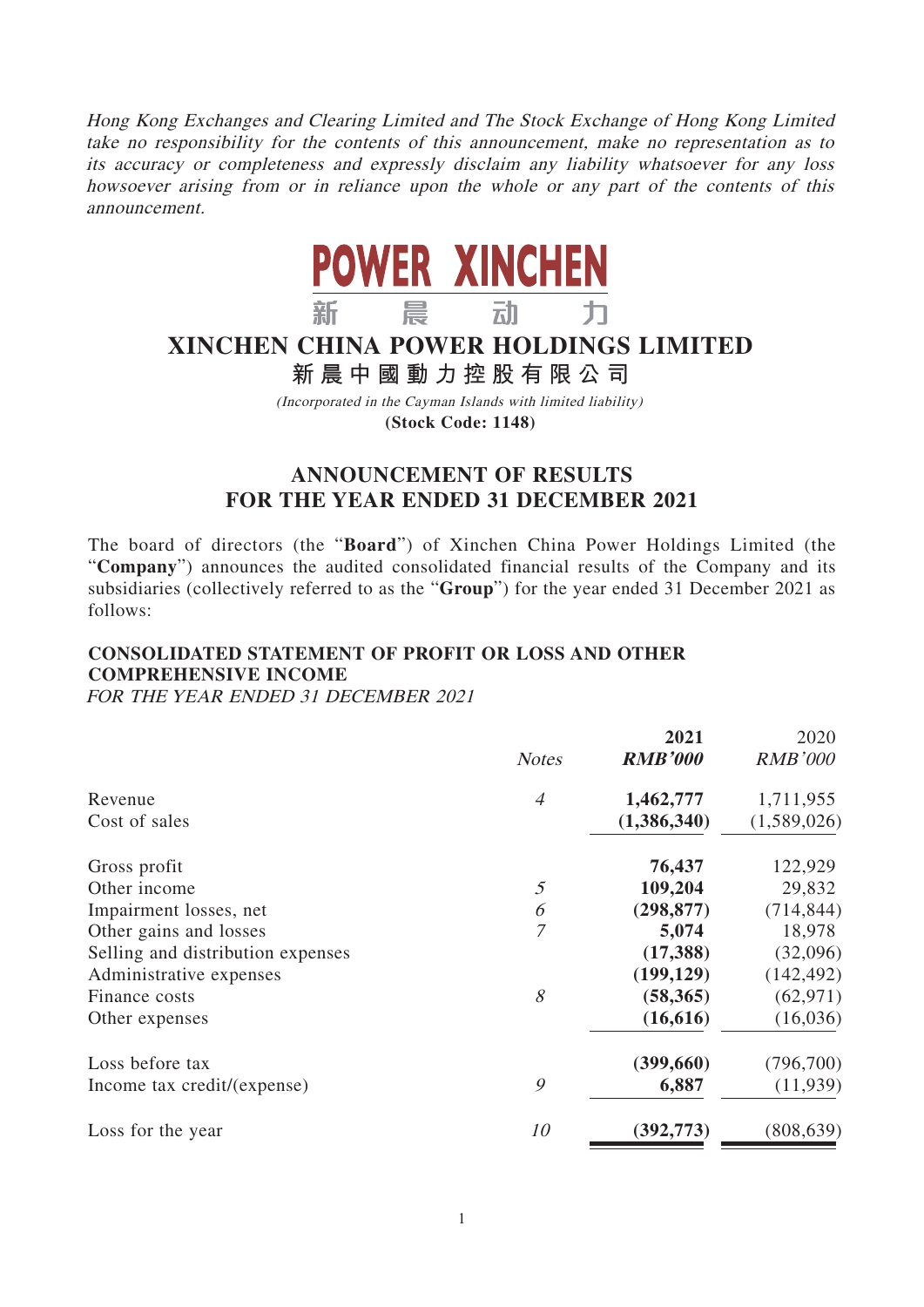|                                                                  | <b>Notes</b> | 2021<br><b>RMB'000</b> | 2020<br><b>RMB'000</b> |
|------------------------------------------------------------------|--------------|------------------------|------------------------|
| Other comprehensive income:                                      |              |                        |                        |
| Item that may be reclassified subsequently<br>to profit or loss: |              |                        |                        |
| Fair value (loss)/gain on:                                       |              |                        |                        |
| Receivables measured at fair value through                       |              |                        |                        |
| other comprehensive income ("FVTOCI")                            |              | (161)                  | 269                    |
| Total comprehensive loss for the year                            |              | (392, 934)             | (808, 370)             |
| Loss per share – Basic and diluted $(RMB)$                       | 12           | (0.306)                | (0.631)                |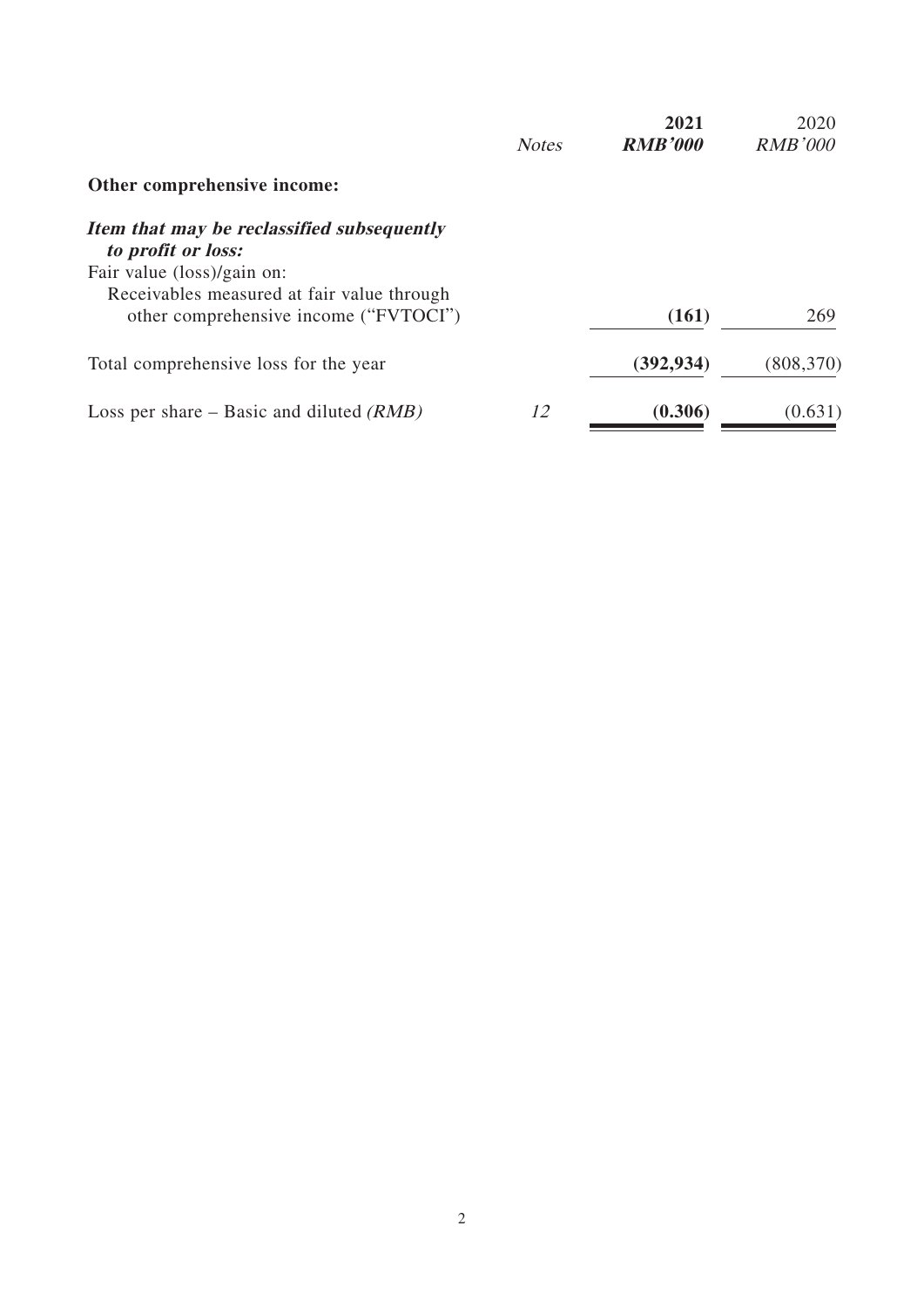# **CONSOLIDATED STATEMENT OF FINANCIAL POSITION**

AS AT 31 DECEMBER 2021

|                                    |              | 2021           | 2020           |
|------------------------------------|--------------|----------------|----------------|
|                                    | <b>Notes</b> | <b>RMB'000</b> | <b>RMB'000</b> |
| <b>Non-current assets</b>          |              |                |                |
| Property, plant and equipment      |              | 1,880,317      | 2,297,808      |
| Prepaid lease payments             |              | 121,816        | 125,937        |
| Intangible assets                  |              | 646,684        | 707,184        |
| Deferred tax assets                |              | 19,550         | 10,206         |
| Loan to a shareholder              |              | 14,784         | 14,326         |
| Other assets                       | 13           | 213,696        |                |
|                                    |              | 2,896,847      | 3,155,461      |
| <b>Current assets</b>              |              |                |                |
| Inventories                        |              | 471,886        | 634,399        |
| Trade and other receivables        | 14           | 144,142        | 286,963        |
| Receivables measured at FVTOCI     |              | 12,950         |                |
| Amounts due from related companies | 15           | 150,662        | 333,522        |
| Tax recoverable                    |              | 1,548          | 2,663          |
| Pledged/restricted bank deposits   |              | 273,937        | 538,459        |
| Bank balances and cash             |              | 12,853         | 55,285         |
|                                    |              | 1,067,978      | 1,851,291      |
|                                    |              |                |                |
| <b>Current liabilities</b>         |              |                |                |
| Trade and other payables           | 16           | 822,755        | 1,182,809      |
| Amounts due to related companies   |              | 81,675         | 215,112        |
| Borrowings due within one year     | 18           | 1,068,232      | 1,067,468      |
| Lease liabilities                  | 17           | 2,095          | 5,100          |
|                                    |              | 1,974,757      | 2,470,489      |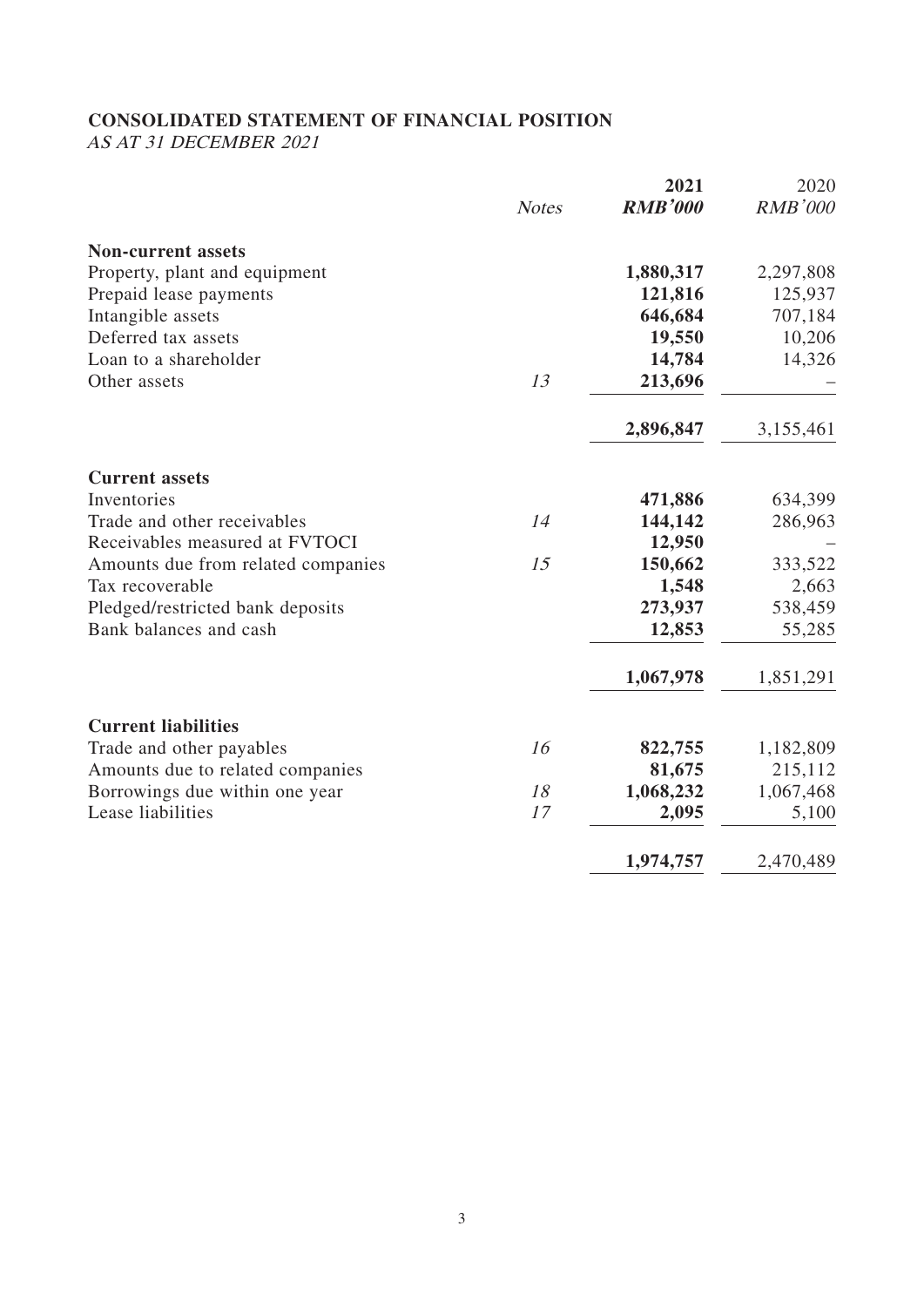|                                              | <b>Notes</b> | 2021<br><b>RMB'000</b> | 2020<br><b>RMB'000</b> |
|----------------------------------------------|--------------|------------------------|------------------------|
| <b>Net current liabilities</b>               |              | (906, 779)             | (619, 198)             |
| <b>Total assets less current liabilities</b> |              | 1,990,068              | 2,536,263              |
| <b>Non-current liabilities</b>               |              |                        |                        |
| Borrowings due after one year                | 18           | 172,060                | 320,394                |
| Lease liabilities                            | 17           | 2,157                  |                        |
| Deferred income                              |              | 25,235                 | 32,319                 |
|                                              |              | 199,452                | 352,713                |
| <b>Net assets</b>                            |              | 1,790,616              | 2,183,550              |
| <b>Capital and reserves</b>                  |              |                        |                        |
| Share capital                                | 19           | 10,457                 | 10,457                 |
| Reserves                                     |              | 1,780,159              | 2,173,093              |
| <b>Total equity</b>                          |              | 1,790,616              | 2,183,550              |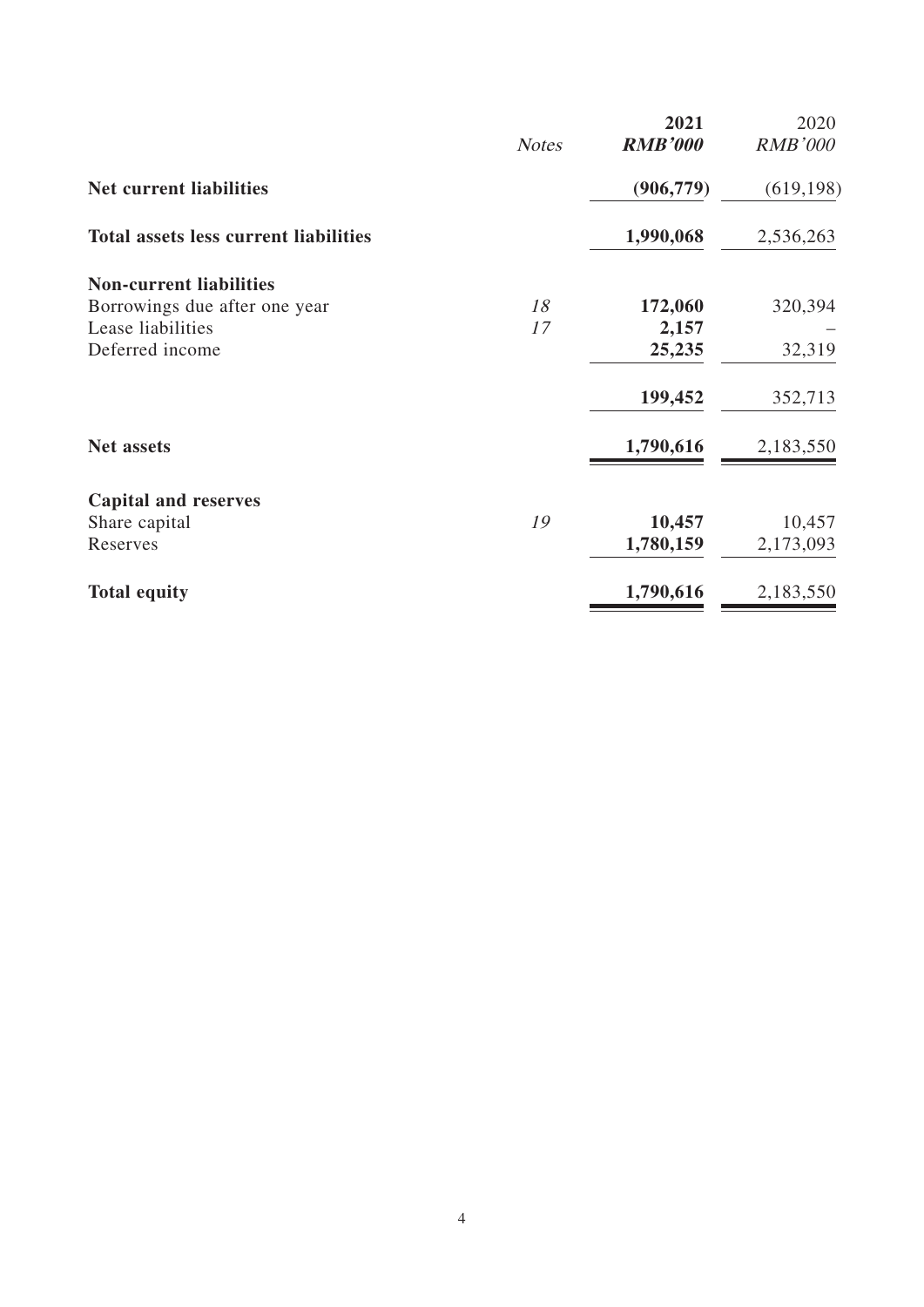## **NOTES TO THE CONSOLIDATED FINANCIAL STATEMENTS**

#### **1. GENERAL INFORMATION**

The Company was incorporated as an exempted company with limited liability in the Cayman Islands under the Companies Act (Revised) of the Cayman Islands on 10 March 2011. Brilliance China Automotive Holdings Limited ("Brilliance China", Brilliance China and its subsidiaries collectively referred to as "Brilliance China Group"), a company listed on The Stock Exchange of Hong Kong Limited (the "Stock Exchange"), and Sichuan Province Yibin Wuliangye Group Co., Ltd.\*(四川省宜賓五糧 液集團有限公司)("Wuliangye", Wuliangye and its subsidiaries collectively referred to as "Wuliangye Group"), a state owned enterprise registered in the People's Republic of China (the "PRC"), are able to exercise significant influence over the Company. In March 2013, the Company completed the listing of its shares on the Main Board of the Stock Exchange.

The consolidated financial statements are presented in Renminbi ("RMB"), which is same as the functional currency of the Company and its subsidiaries.

#### **2. APPLICATION OF AMENDMENTS TO HONG KONG FINANCIAL REPORTING STANDARDS ("HKFRSs")**

#### **Amended HKFRSs that are effective for annual periods beginning or after 1 January 2021**

In the current year, the Group has applied for the first time the following amended HKFRSs issued by the Hong Kong Institute of Certified Public Accountants, which are relevant to the Group's operations and effective for the Group's consolidated financial statements for the annual period beginning on 1 January 2021:

| Amendment to HKFRS 16            | Covid-19-Related Rent Concessions        |
|----------------------------------|------------------------------------------|
| Amendments to HKFRS 9, Hong Kong |                                          |
| Accounting Standard ("HKAS") 39, |                                          |
| HKFRS 7. HKFRS 4 and HKFRS 16    | Interest Rate Benchmark Reform – Phase 2 |

The adoption of the amended HKFRSs had no material impact on how the results and financial position of the Group for the current and prior periods have been prepared and presented.

#### **3. BASIS OF PREPARATION**

In preparing the consolidated financial statements of the Group, the directors of the Company have given consideration to the future liquidity of the Group in light of its net loss of approximately RMB392,773,000 incurred for the year ended 31 December 2021 and, as at that date, the Group had net current liabilities of approximately RMB906,779,000 and incurred net cash outflows from operating activities of approximately RMB27,003,000 for the year then ended.

As at 31 December 2021, the Group's total borrowings comprising bank and other borrowings and lease liabilities amounting to approximately RMB1,244,544,000. The balance of approximately RMB1,070,327,000 will be due in the coming twelve months from the end of the reporting period, including the borrowing of approximately RMB70,000,000 from a non-related party, which shall be due after twelve months from the end of reporting period in accordance with the scheduled repayment dates as set out in the respective loan agreements but are reclassified to current liabilities due to the unfulfillment of a loan covenant following the deterioration of the financial conditions of Huachen Automotive Group Holdings Company Limited\*(華晨汽車集團控股有限公司)("Huachen Automotive", Huachen Automotive and its subsidiaries collectively referred to as "Huachen Group"), the guarantor of this borrowing, and thereby triggered the default of this borrowing of the Group; accordingly, this borrowing became repayable on demand as at 31 December 2021.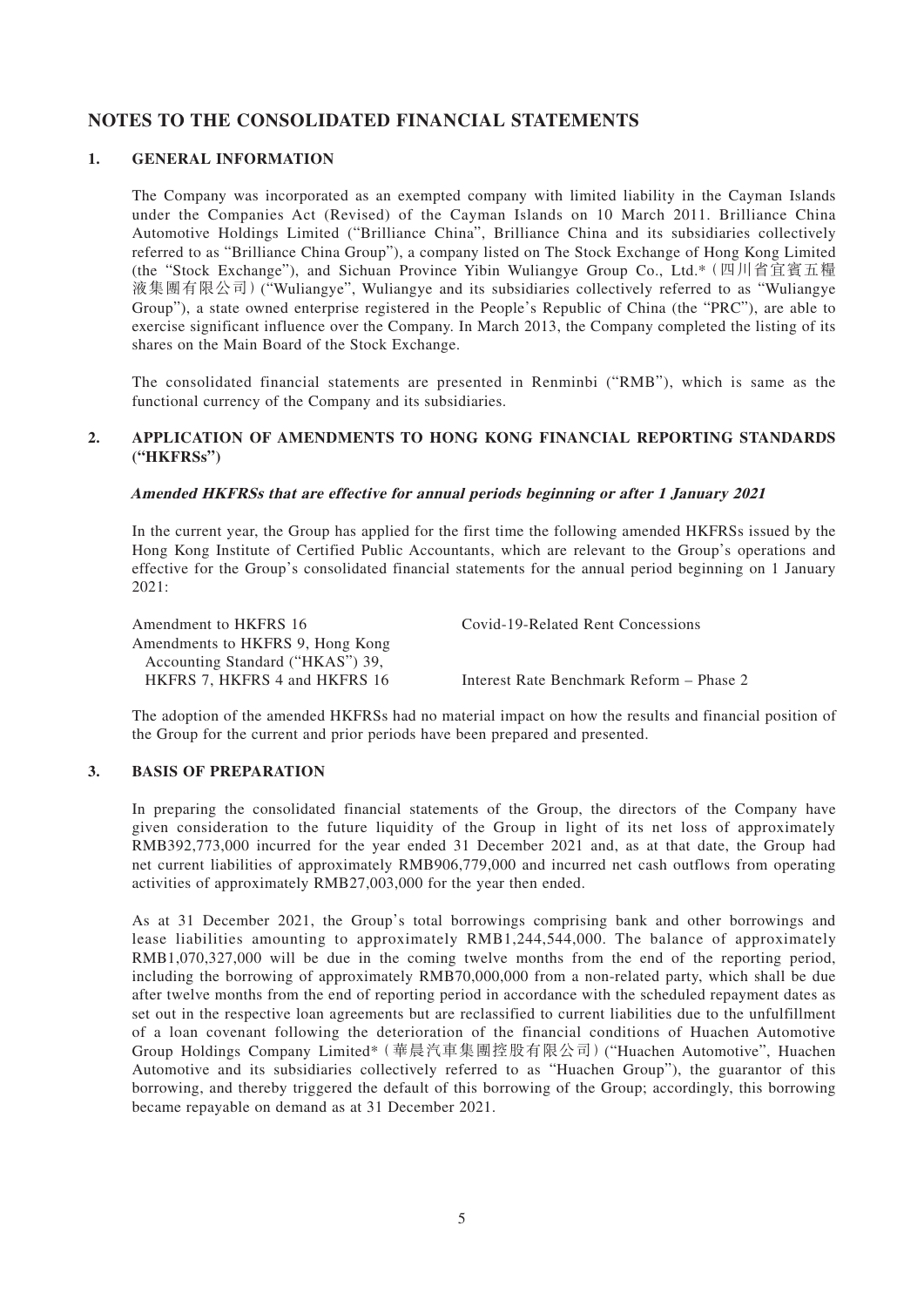As at 31 December 2021, the suspension of trading of Brilliance China on the Stock Exchange and the restructuring of Renault Brilliance Jinbei Automotive Company Limited\*(華晨雷諾金杯汽車有限公 司), a subsidiary of Brilliance China Group have triggered a significant increase in credit risk of the receivables due from Brilliance China Group; accordingly, an addition expected credit loss ("ECL") allowance of approximately RMB182,861,000 was recognised for the year ended 31 December 2021.

Despite of these circumstances, the consolidated financial statements have been prepared on a going concern basis on the assumption that the Group is able to operate as a going concern for the foreseeable future. In the opinion of the directors of the Company, the Group can meet its financial obligations as and when they fall due within the next year from the end of the reporting period, after taking into consideration of the measures and arrangements that the Group has implemented or is in the process of implementing as detailed below:

- The substantial shareholder, Brilliance China, has undertaken to provide continuing financial support to the Group for a period of twelve months from the date of approval of the consolidated financial statements by the directors in order to maintain the Group as a going concern;
- The Group is in negotiation with financial institutions for the renewals of the Group's short term bank borrowings upon expiry, new borrowings and applying for future credit facilities. As at 31 December 2021, the Group had available unutilised bank facilities of RMB150,000,000. Up to the date of approval of these consolidated financial statements, the banks have shown the positive support on the Group and the Group has not received any demand notice from the banks for the repayment of the borrowing. Therefore, the directors of the Company are confident that the entire borrowings can be renewed upon expiration based on the Group's past experience and credit history;
- The directors have evaluated all the relevant facts available to them and made a business plan to improve its liquidity by (i) monitoring the production activities in order to fulfill the forecast production volume and meet sales forecast, (ii) taking measures to tighten cost controls over various production costs and expenses, and (iii) any feasible financial arrangement.

The directors of the Company have reviewed the Group's cash flow forecast prepared by management, which covers a period of twelve months from the end of the reporting period. They are of the opinion that, taking into account the above-mentioned plans and measures, the Group will have sufficient cash resources to satisfy its working capital and other financial obligations for the next twelve months from the end of the reporting period after having taken into account of the Group's projected cash flows, current financial resources and capital expenditure requirements with respect to the production facilities and development of its business. Accordingly, the directors are of the opinion that it is appropriate to prepare the consolidated financial statements of the Group for the year ended 31 December 2021 on a going concern basis.

Notwithstanding the above, significant uncertainties exist as to whether the management of the Company will be able to achieve its plans and measures as described above. Whether the Group will be able to continue as a going concern would depend upon the Group's ability to generate adequate financing and operating cash flows in the near future and obtain the continuous financial support from its substantial shareholder.

Should the going concern assumption be inappropriate, adjustments may have to be made to write down the values of assets to their recoverable amounts, to provide for any further liabilities that might arise, and to reclassify non-current assets and non-current liabilities as current assets and current liabilities, respectively. The effects of these adjustments have not been reflected in the consolidated financial statements.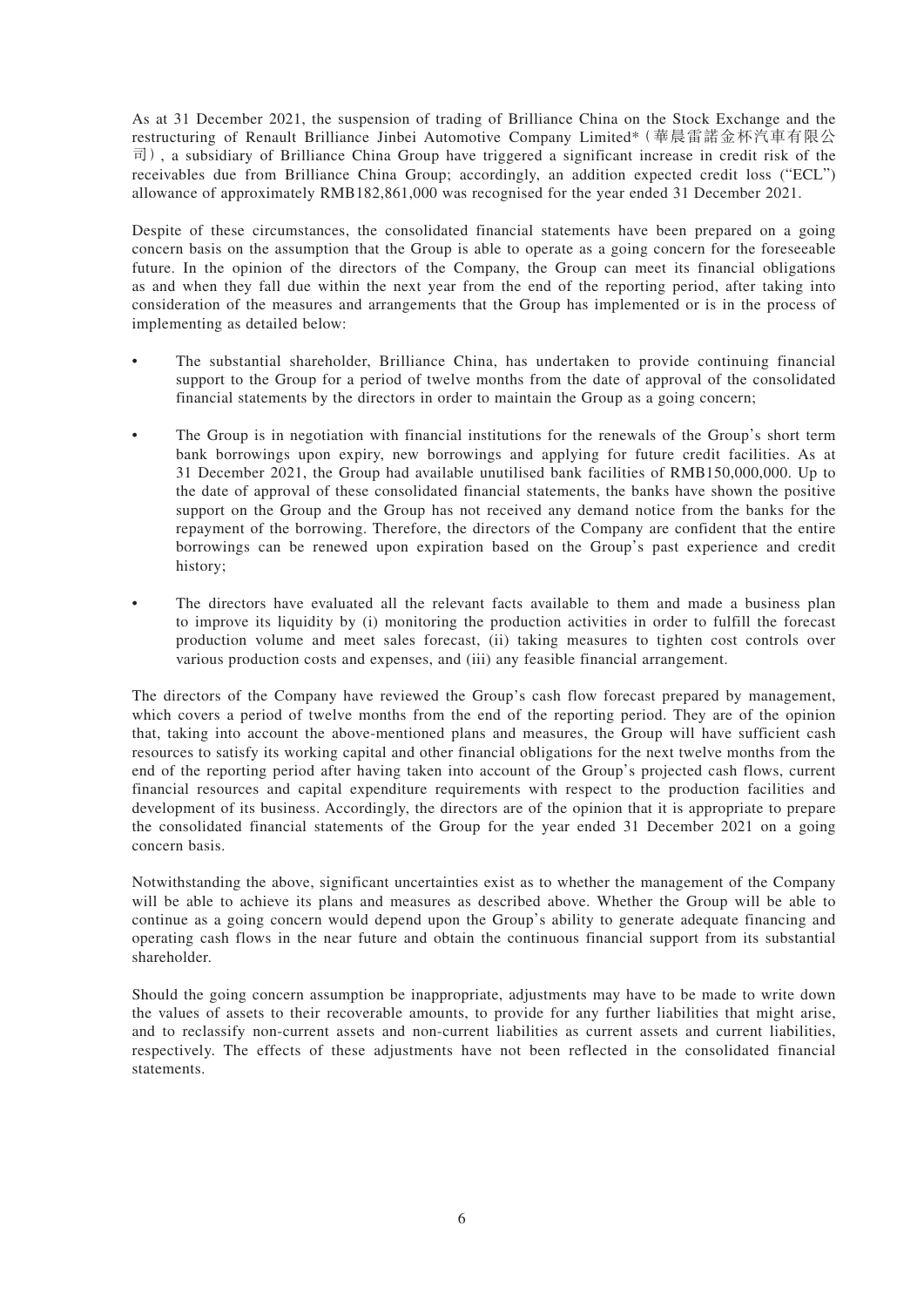#### **4. REVENUE AND SEGMENT INFORMATION**

Information reported to the Board, being the chief operating decision maker, for the purpose of resource allocation and assessment of segment performance, focuses on types of goods delivered.

The Group's operations and main revenue streams are those described as below. The Group's revenue is derived from contracts of customers. Revenue from sales of gasoline engines, diesel engines and engine components is recognised at a point of time. All the contracts with customers are agreed at fixed price and the expected duration of the contracts is one year or less.

#### **4.1 Segment revenue and segment results**

The Board reviews operating results and financial information on a product by product basis. Each individual engine product constitutes an operating segment. For certain operating segments that exhibit similar long-term financial performance as they have similar economic characteristics, are produced by using similar production processes and are distributed and sold to similar classes of customers, their segment information is aggregated into a single reportable operating segment. The Group has three reportable operating segments as follows:

- (1) Gasoline engines;
- (2) Diesel engines; and
- (3) Engine components.

The following is an analysis of the Group's revenue and results by reportable segment:

#### **For the year ended 31 December 2021**

|                                                                                                                                                                     | <b>Gasoline</b><br>engines<br><b>RMB'000</b> | <b>Diesel</b><br>engines<br><b>RMB'000</b> | <b>Engine</b><br>components<br><b>RMB'000</b> | Total<br><b>RMB'000</b>                                                            |
|---------------------------------------------------------------------------------------------------------------------------------------------------------------------|----------------------------------------------|--------------------------------------------|-----------------------------------------------|------------------------------------------------------------------------------------|
| Revenue from external customers,<br>segment revenue (Note)                                                                                                          | 450,784                                      | 53,303                                     | 958,690                                       | 1,462,777                                                                          |
| Segment results                                                                                                                                                     | (10, 901)                                    | 1,025                                      | 86,313                                        | 76,437                                                                             |
| Other income<br>Impairment losses, net<br>Other gains and losses<br>Selling and distribution expenses<br>Administrative expenses<br>Finance costs<br>Other expenses |                                              |                                            |                                               | 109,204<br>(298, 877)<br>5,074<br>(17,388)<br>(199, 129)<br>(58, 365)<br>(16, 616) |
| Loss before tax                                                                                                                                                     |                                              |                                            |                                               | (399, 660)                                                                         |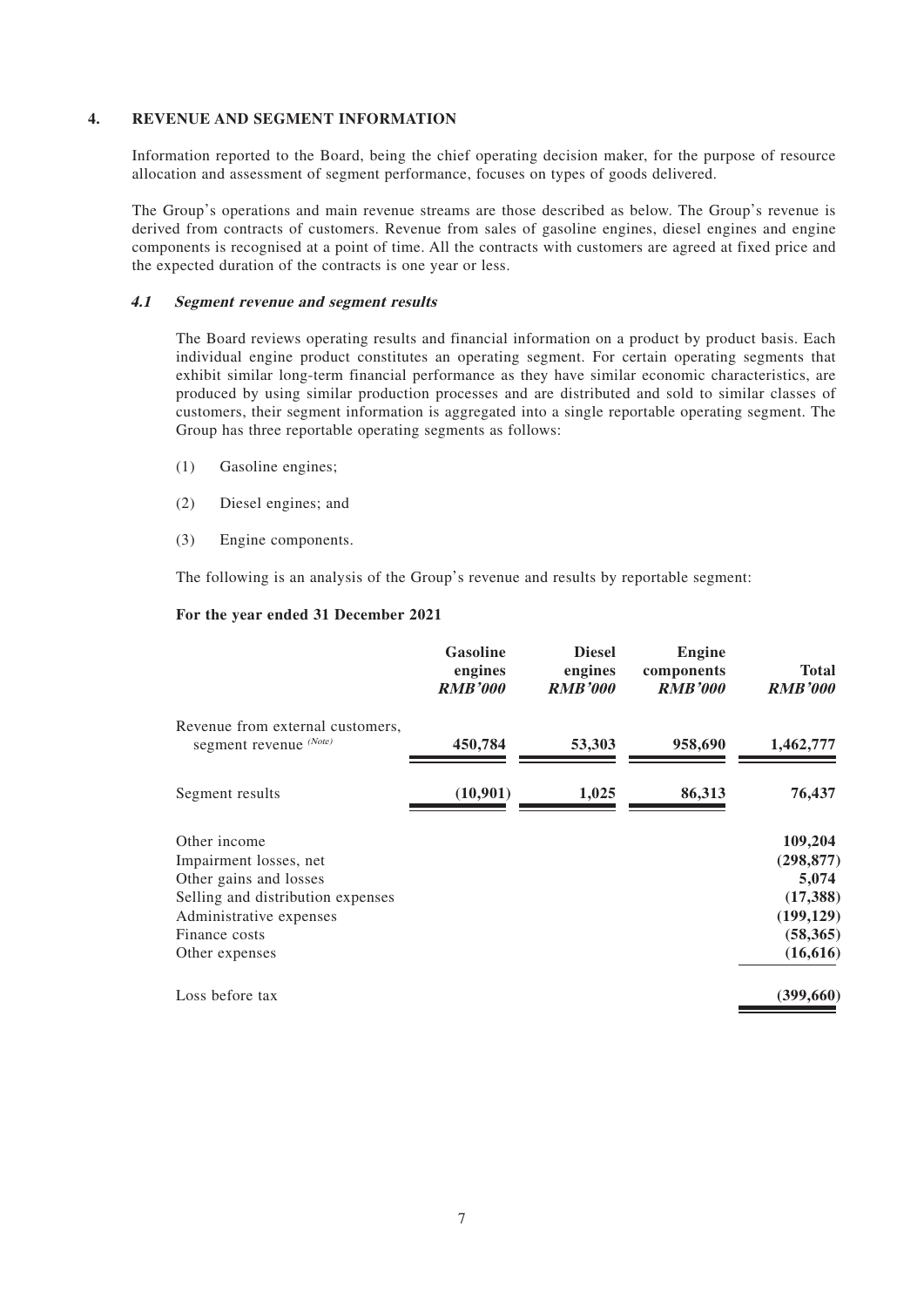#### **For the year ended 31 December 2020**

|                                                                                                                                                                     | Gasoline<br>engines<br><i>RMB'000</i> | Diesel<br>engines<br><i>RMB'000</i> | Engine<br>components<br><i>RMB'000</i> | Total<br><i>RMB'000</i>                                                           |
|---------------------------------------------------------------------------------------------------------------------------------------------------------------------|---------------------------------------|-------------------------------------|----------------------------------------|-----------------------------------------------------------------------------------|
| Revenue from external customers,<br>segment revenue (Note)                                                                                                          | 781,995                               | 125,096                             | 804,864                                | 1,711,955                                                                         |
| Segment results                                                                                                                                                     | (7,673)                               | 3,014                               | 127,588                                | 122,929                                                                           |
| Other income<br>Impairment losses, net<br>Other gains and losses<br>Selling and distribution expenses<br>Administrative expenses<br>Finance costs<br>Other expenses |                                       |                                     |                                        | 29,832<br>(714, 844)<br>18,978<br>(32,096)<br>(142, 492)<br>(62, 971)<br>(16,036) |
| Loss before tax                                                                                                                                                     |                                       |                                     |                                        | (796, 700)                                                                        |

Note: There is no inter-segment sales during the years of 2021 and 2020.

Other segment information included in the measurement of segment results:

|                                                           | Gasoline<br>engines<br><i>RMB'000</i> | <b>Diesel</b><br>engines<br><i>RMB'000</i> | Engine<br>components<br><i>RMB'000</i> | Unallocated<br><i>RMB'000</i> | <b>Total</b><br><i>RMB'000</i> |
|-----------------------------------------------------------|---------------------------------------|--------------------------------------------|----------------------------------------|-------------------------------|--------------------------------|
| For the year ended<br>31 December 2021                    |                                       |                                            |                                        |                               |                                |
| Depreciation and amortisation<br>Provision of inventories | 114,411<br>6,786                      | 36,856<br>497                              | 138,867                                | 41,409                        | 331,543<br>7,283               |
| For the year ended<br>31 December 2020                    |                                       |                                            |                                        |                               |                                |
| Depreciation and amortisation<br>Provision of inventories | 119,550<br>4,136                      | 18,142<br>1,793                            | 105,428<br>14,657                      | 45,900                        | 289,020<br>20,586              |

The accounting policies of the operating segments are the same as the Group's accounting policies. Segment results represent the profit earned by each segment before the allocation of selling and distribution expenses, administrative expenses, finance costs, other income, impairment losses, net, other gains and losses and other expenses. This is the measure reported to the Board for the purposes of resource allocation and performance assessment.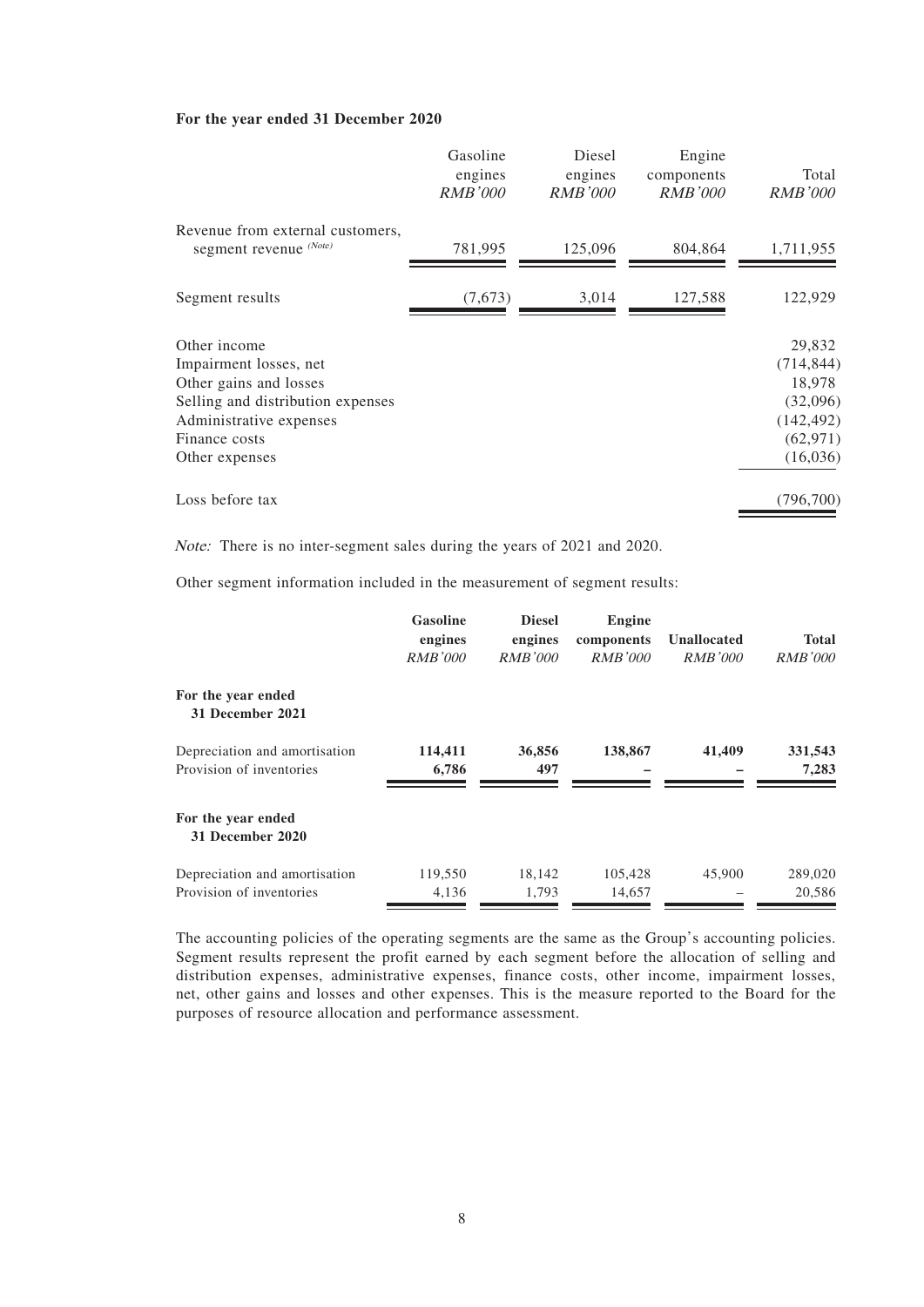#### **4.2 Performance obligations for contracts with customers**

The Group sells gasoline engines, diesel engines and engine components directly to the customers which are vehicle manufacturers in the PRC.

For the sale of goods to the customers, revenue is recognised when control of the goods has transferred, being the point the goods have been delivered to and received by customers. The normal credit term is 30 to 90 days upon delivery.

For some customers who buy engine components, the Group receives considerations from the customers in advance. Such advance payment is recognised as contract liabilities until the goods have been delivered to the customers.

Sales-related warranties associated with gasoline engines and diesel engines cannot be purchased separately and they serve as an assurance that the goods sold comply with agreed-upon specifications. Accordingly, the Group accounts for warranties in accordance with HKAS 37 Provisions, Contingent Liabilities and Contingent Assets.

#### **4.3 Segment assets and liabilities**

The assets and liabilities of the Group are regularly reviewed by the Board as a whole and no discrete financial information on segment assets and segment liabilities is available, therefore total assets and total liabilities analysed by reportable and operating segment are not presented.

#### **4.4 Geographical information**

All of the Group's operations and non-current assets are located in the PRC; and all of the Group's revenue from external customers is generated in the PRC.

#### **4.5 Information about major customers**

Revenue from major customers which individually accounts for 10% or more of the Group's total revenue are sales of gasoline engines, diesel engines, engine components to the related parties as disclosed in Note 20.

#### **5. OTHER INCOME**

|                                                     | 2021           | 2020           |
|-----------------------------------------------------|----------------|----------------|
|                                                     | <b>RMB'000</b> | <b>RMB'000</b> |
| Rental income under operating leases                | 332            | 270            |
| Bank interest income                                | 5,619          | 8,273          |
| Compensation income (Note)                          | 92,881         |                |
| Government grants                                   | 9,198          | 19,585         |
| Imputed interest income from loan to a shareholder  | 888            | 924            |
| Waiver of long-outstanding trade and other payables | 286            | 780            |
|                                                     | 109,204        | 29,832         |

Note: Default compensation receivable from a related company as a result of discounted sales of engines and engine components at auction. These engines and engine components were produced or procured under the sales contract previously signed with the related company.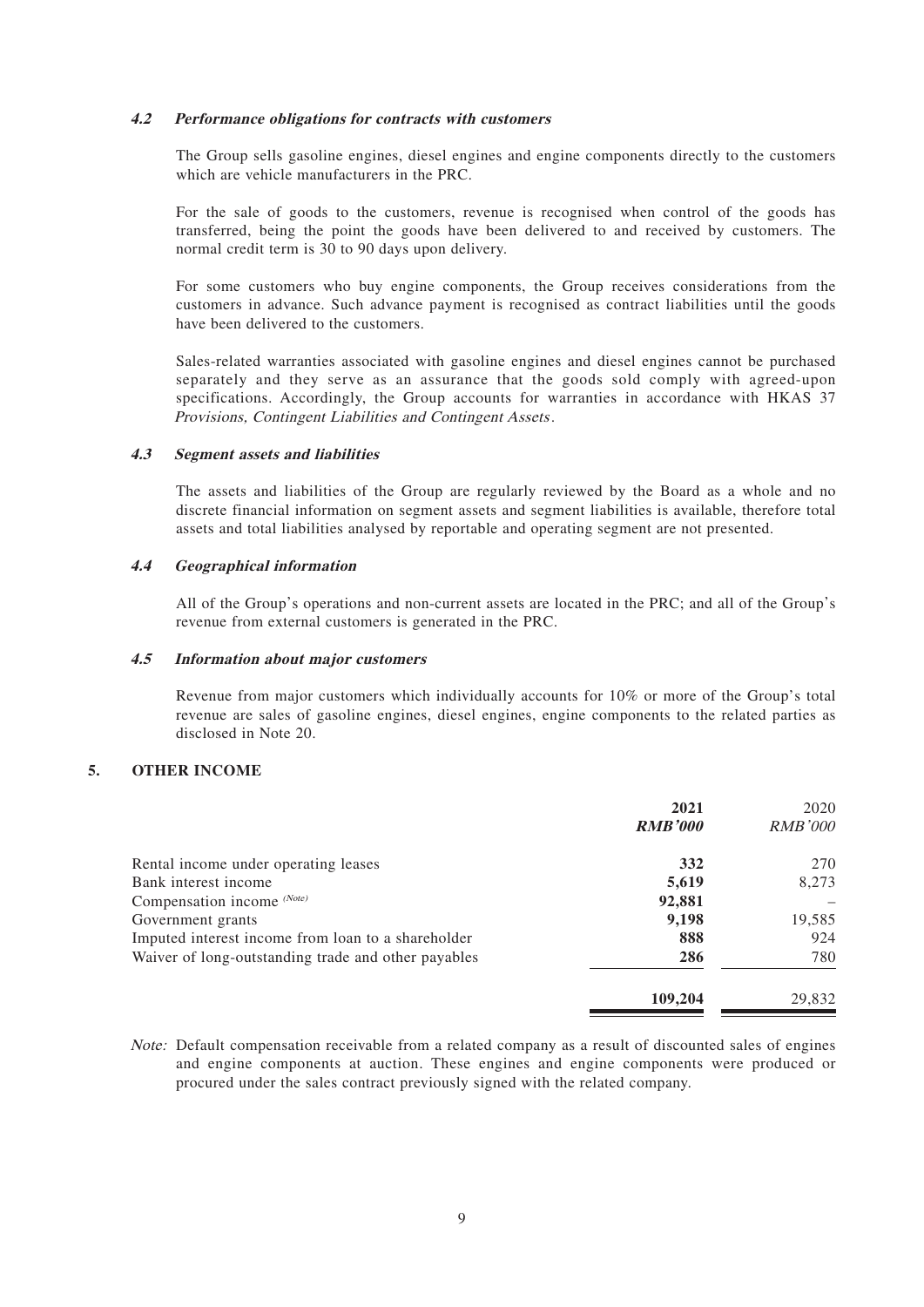#### **6. IMPAIRMENT LOSSES, NET**

|                                                       | 2021           | 2020           |
|-------------------------------------------------------|----------------|----------------|
|                                                       | <b>RMB'000</b> | <i>RMB'000</i> |
| Impairment losses recognised on:                      |                |                |
| - trade and other receivables, net of reversal        | 91,176         | 250,262        |
| - amounts due from related companies, net of reversal | 207,701        | 464.582        |
|                                                       | 298,877        | 714.844        |

As at 31 December 2021 and 2020, the Group considered there are significant increase in credit risk of the receivables due from certain debtors having considered the economic environment in which the debtors operates and the liquidity condition of the debtors and, therefore, resulting a significant amount of ECL allowance was recognised.

#### **7. OTHER GAINS AND LOSSES**

|    |                                                          | 2021           | 2020           |
|----|----------------------------------------------------------|----------------|----------------|
|    |                                                          | <b>RMB'000</b> | <b>RMB'000</b> |
|    | Foreign exchange gains, net                              | 3,951          | 19,557         |
|    | Gain on disposal of miscellaneous materials              | 3,478          | 2,264          |
|    | Gain on expropriation of prepaid lease payment           |                | 3,321          |
|    | Net loss arising on receivables measured at FVTOCI       | (2,933)        | (6,279)        |
|    | (Loss)/Gain on disposal of property, plant and equipment | (10)           | 99             |
|    | Others                                                   | 588            | 16             |
|    |                                                          | 5,074          | 18,978         |
| 8. | <b>FINANCE COSTS</b>                                     |                |                |
|    |                                                          | 2021           | 2020           |
|    |                                                          | <b>RMB'000</b> | <b>RMB'000</b> |
|    | Interest on borrowings:                                  |                |                |
|    | Finance charges on lease liabilities                     | 198            | 399            |
|    | Borrowings                                               | 58,167         | 76,317         |
|    |                                                          | 58,365         | 76,716         |
|    | Less: amounts capitalised                                |                | (13,745)       |
|    |                                                          |                |                |

Borrowing costs capitalised during the year ended 31 December 2020 arose from the specific borrowing pool and were calculated by applying a capitalisation rate of 5.88% per annum to expenditure on qualifying assets.

**58,365** 62,971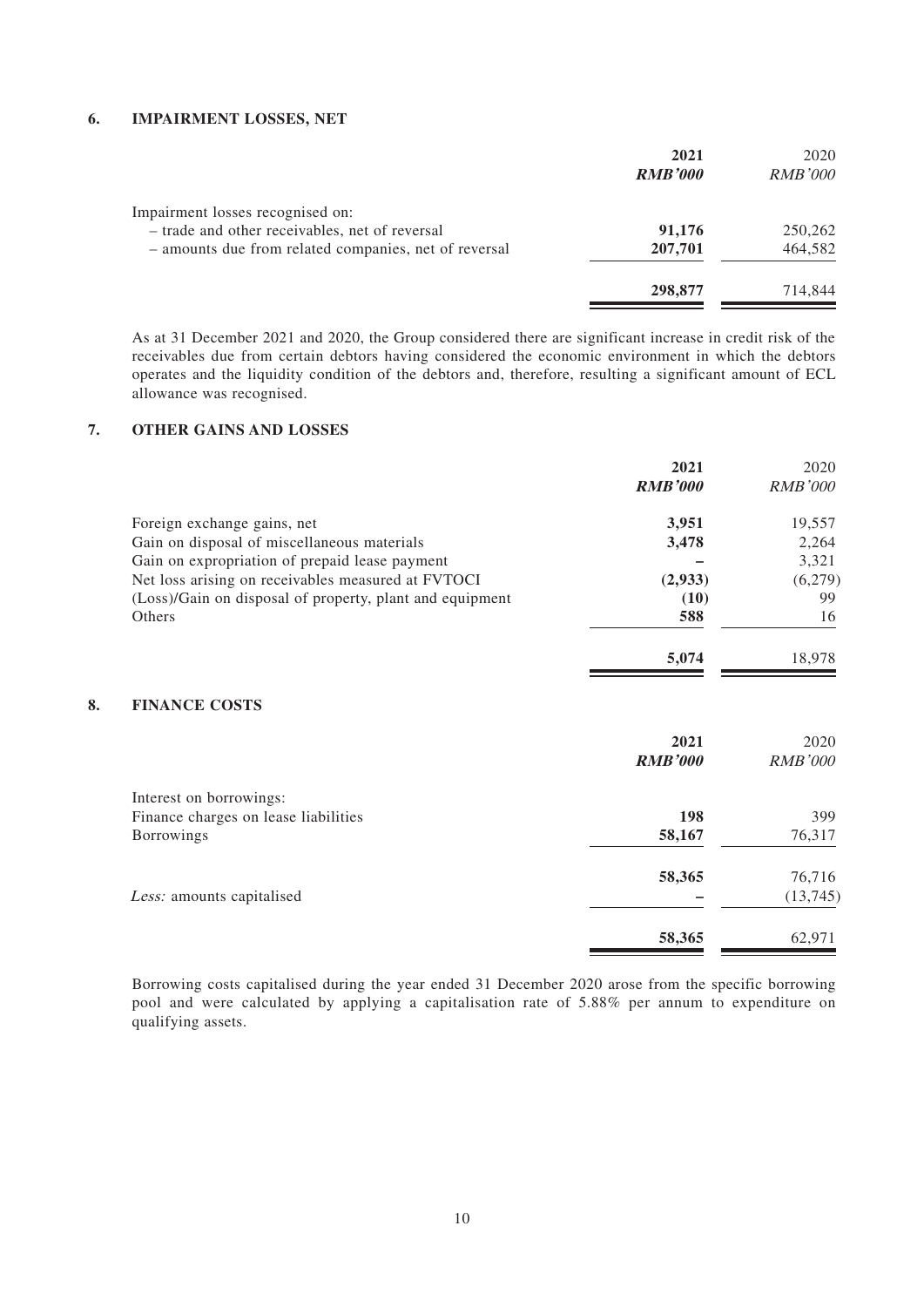#### **9. INCOME TAX (CREDIT)/EXPENSE**

|                                   | 2021           | 2020           |
|-----------------------------------|----------------|----------------|
|                                   | <b>RMB'000</b> | <b>RMB'000</b> |
| PRC Enterprise Income Tax ("EIT") |                |                |
| - Provision for the year          | 1,080          | 1,068          |
| - Under provision in prior year   | 1,377          | 2,895          |
|                                   | 2,457          | 3,963          |
| Deferred tax                      | (9, 344)       | 7,976          |
|                                   | (6, 887)       | 11,939         |

According to the announcement of "The State Administration of Taxation on issues concerning EIT related with enhancing the Western Region Development Strategy"(國家稅務總局關於深入實施西部大開發戰 略有關稅收政策問題的通知), Mianyang Xinchen Engine Co., Limited\*(綿陽新晨動力機械有限公司) ("Mianyang Xinchen") was registered with the local tax authority to be eligible to the reduced EIT rate of 15% from 2011 to 2020.

According to the extension announcement of "The State Administration of Taxation on extension on EIT related with enhancing the Western Region Development Strategy"(國家稅務總局關於延續西部大開發 企業所得稅政策的公告), Mianyang Xinchen will be further eligible to the reduced EIT rate of 15% from 2021 to 2030.

Pursuant to the relevant laws and regulations in the PRC, Xinchen Engine (Shenyang) Co., Limited\* (新晨動力機械(瀋陽)有限公司)obtained the High and New Technology Enterprises qualification. Accordingly, it enjoyed a preferential income tax rate of 15% (2020: statutory EIT rate of 25%) for the year ended 31 December 2021.

No Hong Kong Profits Tax has been made as the Group's income neither arises in, nor is derived from, Hong Kong.

Under the EIT laws of PRC, withholding tax is imposed on dividends in respect of profits earned by the PRC subsidiaries from 1 January 2008 onwards. Deferred taxation has not been provided for in the consolidated financial statements in respect of temporary differences attributable to accumulated profits of the PRC subsidiaries amounting to RMB205,612,000 (2020: RMB205,000,000) as the Group is able to control the timing of reversal of the temporary differences and it is probable that the temporary differences will not be reversed in the foreseeable future. The directors of PRC subsidiaries plan to set aside such undistributed profits of PRC subsidiaries for investment purpose.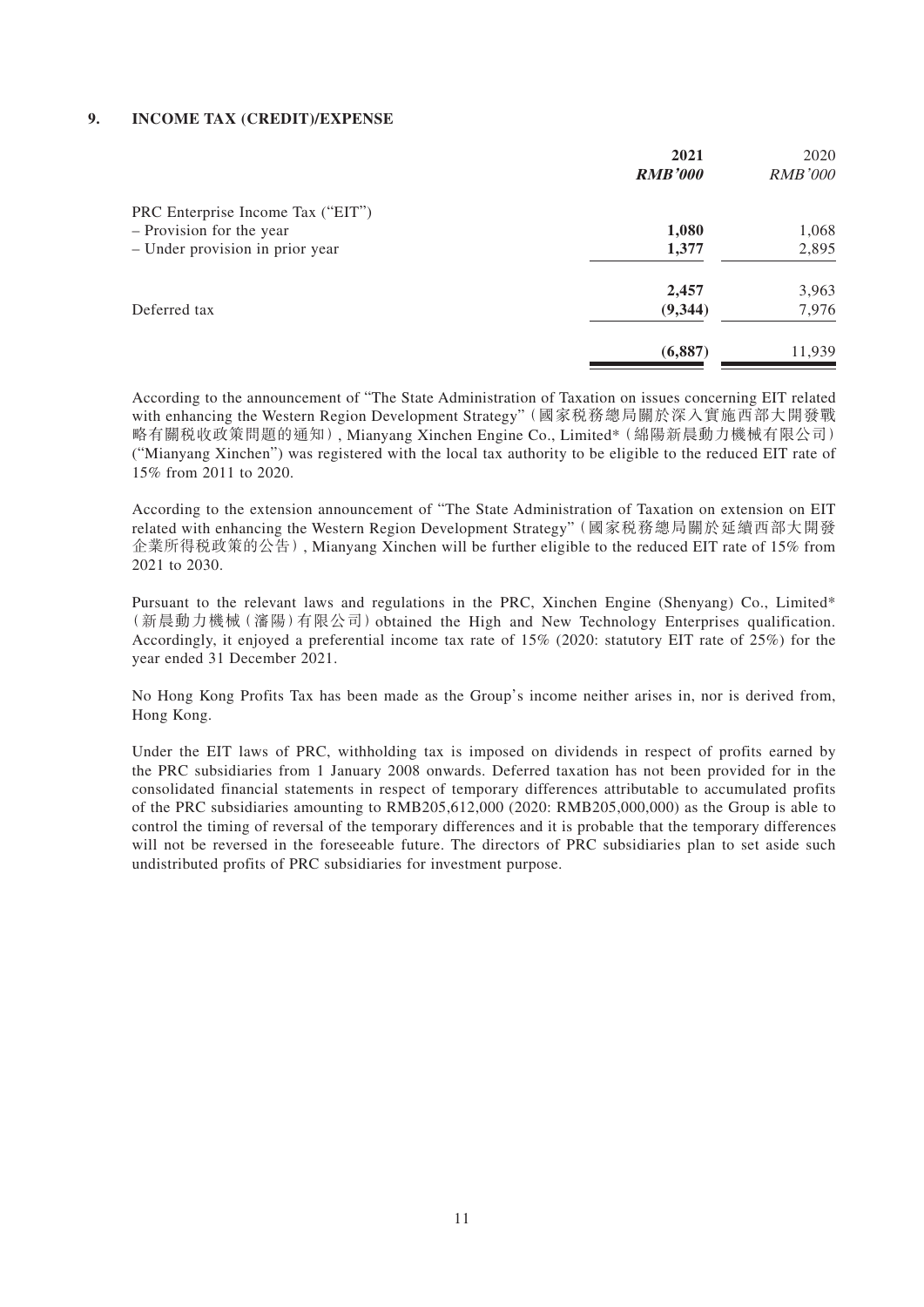The tax expense for the year can be reconciled to the loss before tax per consolidated statement of profit or loss and other comprehensive income as follows:

|                                                                     | 2021<br><b>RMB'000</b> | 2020<br><b>RMB'000</b> |
|---------------------------------------------------------------------|------------------------|------------------------|
| Loss before tax                                                     | (399,660)              | (796,700)              |
| Tax at the PRC tax rate of $15\%$ (2020: $15\%$ )                   | (59, 949)              | (119, 505)             |
| Tax effect of expenses not deductible for tax purpose               | 63,226                 | 131,117                |
| Effect of different tax rate on a group entity operating in the PRC |                        | 427                    |
| Tax effect of income not taxable for tax purpose                    | (1,187)                | (1,959)                |
| Under provision in prior year                                       | 1,377                  | 2,895                  |
| Tax incentives on eligible expenditures (Note)                      | (19, 565)              | (1,036)                |
| Tax effect of tax losses not recognised                             | 9,211                  |                        |
| Income tax (credit)/expense                                         | (6,887)                | 11.939                 |

Note: The eligible expenditures represent research and development costs charged to profit or loss for the year, which is subject to an additional 100% (2020: 75%) tax deduction in the calculation of income tax expense.

### **10. LOSS FOR THE YEAR**

Loss for the year has been arrived at after charging:

|                                                                  | 2021           | 2020           |
|------------------------------------------------------------------|----------------|----------------|
|                                                                  | <b>RMB'000</b> | <b>RMB'000</b> |
| Directors' remuneration                                          | 6,642          | 7,154          |
| Other staff costs                                                | 94,590         | 110,496        |
| Contributions to retirement benefits scheme other than directors | 26,454         | 19,791         |
| Total staff costs                                                | 127,686        | 137,441        |
| Depreciation of property, plant and equipment                    | 245,443        | 259,331        |
| Depreciation of right-of-use assets                              | 3,730          | 6,733          |
| Depreciation of prepaid lease payments                           | 4,121          | 4,143          |
| Amortisation of intangible assets                                | 78,249         | 18,813         |
| Total depreciation and amortisation                              | 331,543        | 289,020        |
| Auditors' remuneration                                           | 1,260          | 1,200          |
| Research and development costs recognised as other expenses      | 7,659          | 1,662          |
| Impairment loss of property, plant and equipment                 | 16,580         | 23,786         |
| Impairment loss of intangible assets                             | 9,115          |                |
| Included in cost of sales:                                       |                |                |
| Cost of inventories recognised as expense                        | 1,319,823      | 1,473,295      |
| Provision for inventories, net                                   | 7,283          | 20,586         |
| Warranty claims expenses                                         | 22,217         | 23,770         |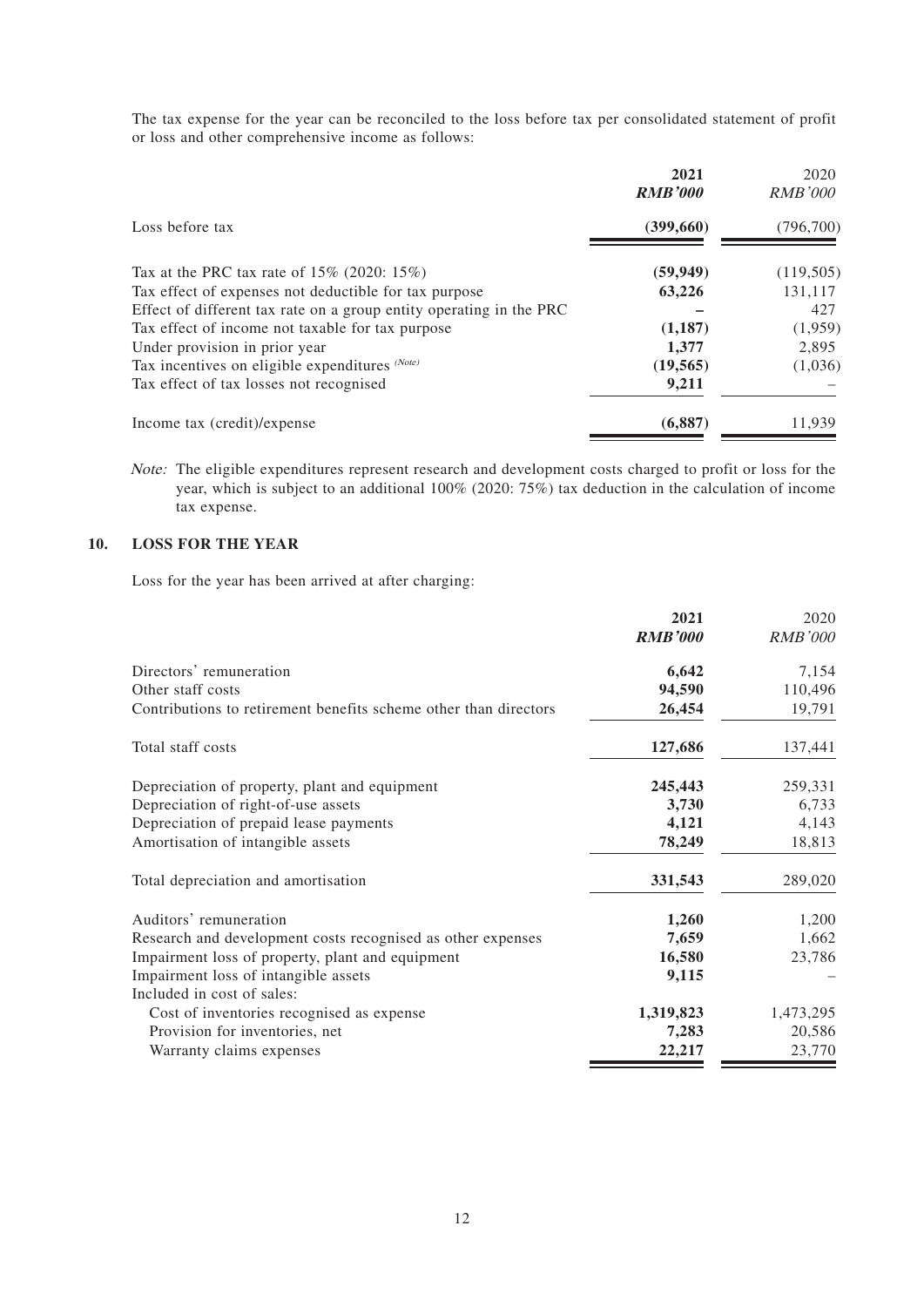#### **11. DIVIDENDS**

No dividend has been paid or declared by the Company during the years ended 31 December 2021 and 2020, nor has any dividend been proposed since the end of the reporting period.

#### **12. LOSS PER SHARE**

The calculation of the basic loss per share attributable to the owners of the Company is based on the loss of RMB392,773,000 (2020: RMB808,639,000), and weighted average number of shares of 1,282,211,794 (2020: 1,282,211,794), for the year ended 31 December 2021.

No diluted earnings per share is presented as there was no potential dilutive ordinary share outstanding during the year or as at the end of reporting period. The amount presented for diluted earnings per share is the same as basic earnings per share amount.

### **13. OTHER ASSETS**

On 27 August 2021, Mianyang Xinchen entered into an investment agreement (the "Investment Agreement") with Beijing CHJ Automotive Technology Co., Ltd\*(北京車和家汽車科技有限公司) ("Beijing CHJ"), a company established in the PRC and controlled by Li Auto Inc., for the establishment of Sichuan Li Xinchen Technology Co., Ltd\*(四川理想新晨科技有限公司)("Li Xinchen") in the PRC. Pursuant to the Investment Agreement, Mianyang Xinchen agreed to inject capital assets into Li Xinchen for the registered capital of Li Xinchen, which mainly comprise equipment and machinery and constructions in-progress relating to CE assembly line and cylinder block machining line (the "Contribution Assets"), with a total book value and appraised value of approximately RMB218,485,000 and RMB213,696,000, respectively and resulting an impairment loss of property, plant and equipments amounting to RMB4,789,000 and a transfer from property, plant and equipments to assets held for disposal ("other assets") amounting to RMB213,696,000. The transfer of the Contribution Assets into Li Xinchen is expected to be completed within one year from the date of classification to other assets.

### **14. TRADE AND OTHER RECEIVABLES**

| 2021           | 2020           |
|----------------|----------------|
| <b>RMB'000</b> | <b>RMB'000</b> |
| 440,297        | 529,655        |
| (363, 876)     | (272,700)      |
| 76,421         | 256,955        |
| 41,613         | 1,100          |
|                | (100)          |
| 118,034        | 257,955        |
|                |                |
| 18,846         | 19,911         |
| 7,262          | 9,097          |
|                |                |
| 144,142        | 286,963        |
|                |                |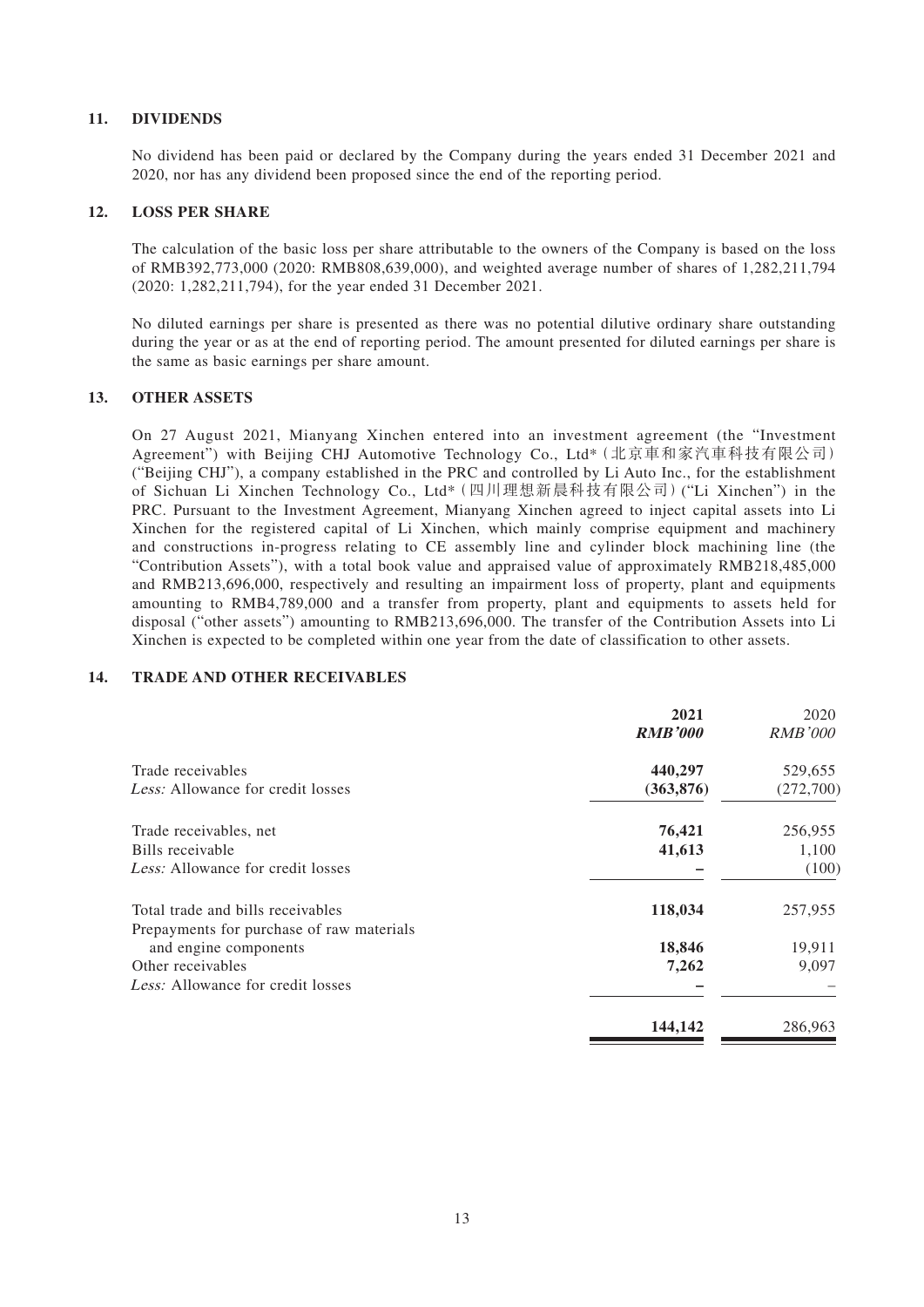The Group has not pledged any trade receivables as at 31 December 2021 (2020: RMB35,913,000), to secure general banking facilities granted to the Group.

The Group generally allows a credit period of 30 to 90 days from the invoice date for trade receivables and a further 3 to 6 months for bills receivable to its external customers. The following is an aging analysis of trade receivables, net of allowance for credit losses, presented based on the invoice date at the end of the reporting period:

|                                   | 2021<br><b>RMB'000</b> | 2020<br><b>RMB'000</b> |
|-----------------------------------|------------------------|------------------------|
| Within 1 month                    | 23,331                 | 92,811                 |
| Over 1 month but within 2 months  | 3,120                  | 60,298                 |
| Over 2 months but within 3 months | 284                    | 6,434                  |
| Over 3 months but within 6 months | 8,644                  | 8,412                  |
| Over 6 months but within 1 year   | 7,819                  | 11,980                 |
| Over 1 year                       | 33,223                 | 77,020                 |
|                                   | 76,421                 | 256,955                |

The following is an aging analysis of bills receivable, net of allowance for credit losses, presented based on the issuance date of bills at the end of the reporting period:

|                                   | 2021<br><b>RMB'000</b> | 2020<br><b>RMB'000</b> |
|-----------------------------------|------------------------|------------------------|
| Within 3 months                   | 17,948                 | 1,000                  |
| Over 3 months but within 6 months | 23,635                 |                        |
| Over 6 months but within 1 year   | 30                     |                        |
|                                   | 41,613                 | 1,000                  |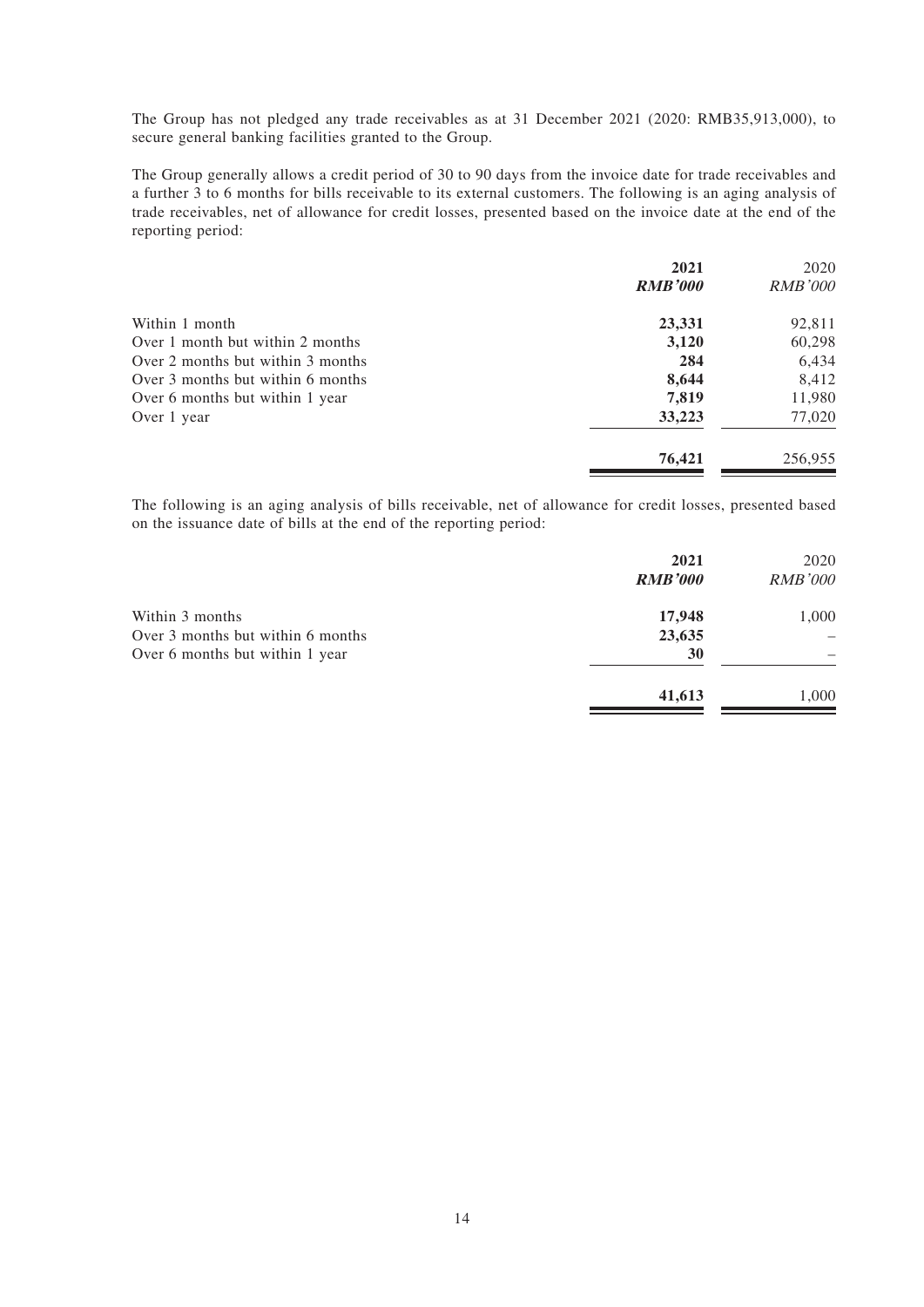#### **15. AMOUNTS DUE FROM RELATED COMPANIES**

|                                           | 2021<br><b>RMB'000</b> | 2020<br><b>RMB'000</b> |
|-------------------------------------------|------------------------|------------------------|
| Non-trade related<br>Trade related (Note) | 22<br>150,640          | 128<br>333,394         |
|                                           | 150,662                | 333,522                |
| Note:                                     |                        |                        |
| Analysed as:                              |                        |                        |
|                                           | 2021<br><b>RMB'000</b> | 2020<br><b>RMB'000</b> |
| Trade receivables<br>Prepayment           | 150,557<br>83          | 333,121<br>273         |
|                                           | 150,640                | 333,394                |

The Group has pledged certain amounts due from related companies, before ECL allowance, amounting to RMB82,635,000 as at 31 December 2021 (2020: RMB211,981,000) to secure general banking facilities granted to the Group.

Trade related amounts due from related companies are unsecured, interest free and with a credit period ranging from 45 to 90 days from the invoice date and a further 3 to 6 months for bills receivable. The following is an aging analysis of trade receivables, net of allowance for credit losses, presented based on the invoice date at the end of the reporting period:

|                                   | 2021<br><b>RMB'000</b> | 2020<br><b>RMB'000</b> |
|-----------------------------------|------------------------|------------------------|
| Within 3 months                   | 85,922                 | 229,089                |
| Over 3 months but within 6 months |                        | 204                    |
| Over 6 months but within 1 year   | 64,635                 | 11,225                 |
| Over 1 year                       |                        | 92,603                 |
|                                   | 150,557                | 333,121                |

The Group's credit limits offered to related companies are based on assessment of their financial viability and reputation in the industry, including historical payment records.

### **16. TRADE AND OTHER PAYABLES**

|                                 | 2021<br><b>RMB'000</b> | 2020<br><b>RMB'000</b> |
|---------------------------------|------------------------|------------------------|
| Trade payables                  | 414,839                | 655,521                |
| Bills payable                   | 336,646                | 434,044                |
| Total trade and bills payables  | 751,485                | 1,089,565              |
| Construction payables           | 4,717                  | 3,929                  |
| Payroll and welfare payables    | 18,115                 | 32,160                 |
| Advance from customers (Note a) | 9,622                  | 13,125                 |
| Provision for warranty (Note b) | 5,887                  | 7,512                  |
| Retention money                 | 13,741                 | 14,522                 |
| Other tax payables $(Note c)$   | 4,618                  | 8,455                  |
| Accrued operating expenses      | 7,960                  | 7,092                  |
| Other payables                  | 6,610                  | 6,449                  |
|                                 | 822,755                | 1,182,809              |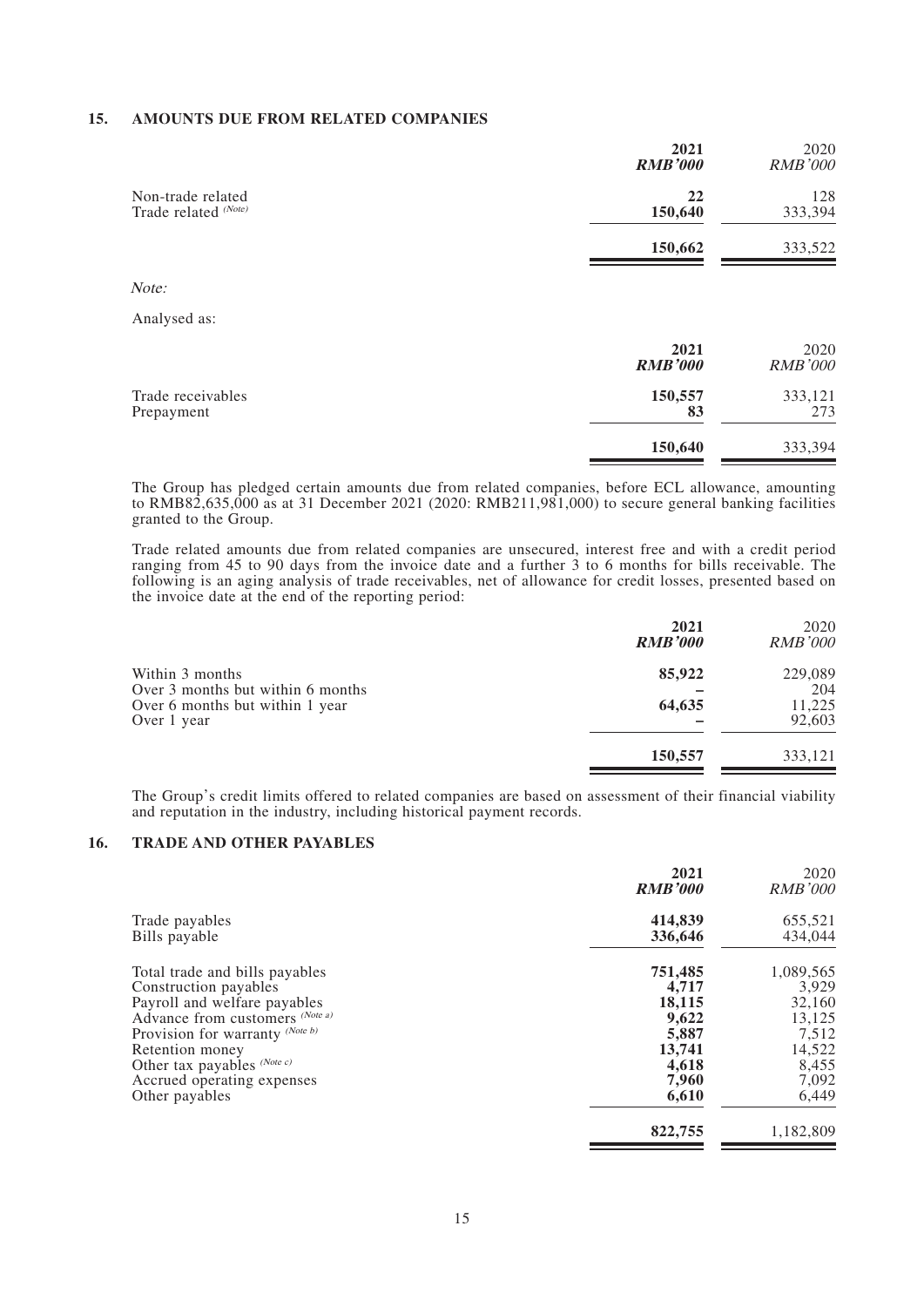#### Notes:

- a. As at 31 December 2021 and 2020, the balances amounting to RMB9,622,000 and RMB13,125,000, respectively, represented the contract liabilities, i.e. the Group's obligation to transfer goods or services to customers for which the Group has received consideration from the customers. During the year ended 31 December 2021, the contract liabilities balance at the beginning of the year were fully recognized as revenue from sale of goods.
- b. The balance of provision for warranty represents management's best estimate of the Group's liability under the one year warranty granted to customers on the sale of automotive engines and automotive engine components, based on prior experience and industry averages for defective products at the end of reporting period.
- c. Included in the balance is value added tax payable of RMB4,345,000 (2020: RMB8,129,000).

The credit periods of trade payables and bills payable are normally within 3 months and 3 to 6 months, respectively. The following is an aging analysis of trade payables presented based on the invoice date at the end of the reporting period:

|                                   | 2021<br><b>RMB'000</b> | 2020<br><i>RMB'000</i> |
|-----------------------------------|------------------------|------------------------|
| Within 3 months                   | 287,987                | 465,602                |
| Over 3 months but within 6 months | 26,504                 | 74,627                 |
| Over 6 months but within 1 year   | 26,025                 | 40,375                 |
| Over 1 year but within 2 years    | 48,004                 | 60,243                 |
| Over 2 years                      | 26,319                 | 14,674                 |
|                                   | 414,839                | 655,521                |

The following is an aging analysis of bills payable presented based on the issuance date of bills at the end of the reporting period:

|                                   | 2021<br><b>RMB'000</b> | 2020<br><b>RMB'000</b> |
|-----------------------------------|------------------------|------------------------|
| Within 3 months                   | 127,816                | 221,706                |
| Over 3 months but within 6 months | 187,250                | 98,538                 |
| Over 6 months but within 1 year   | 21,580                 | 113,800                |
|                                   | 336,646                | 434,044                |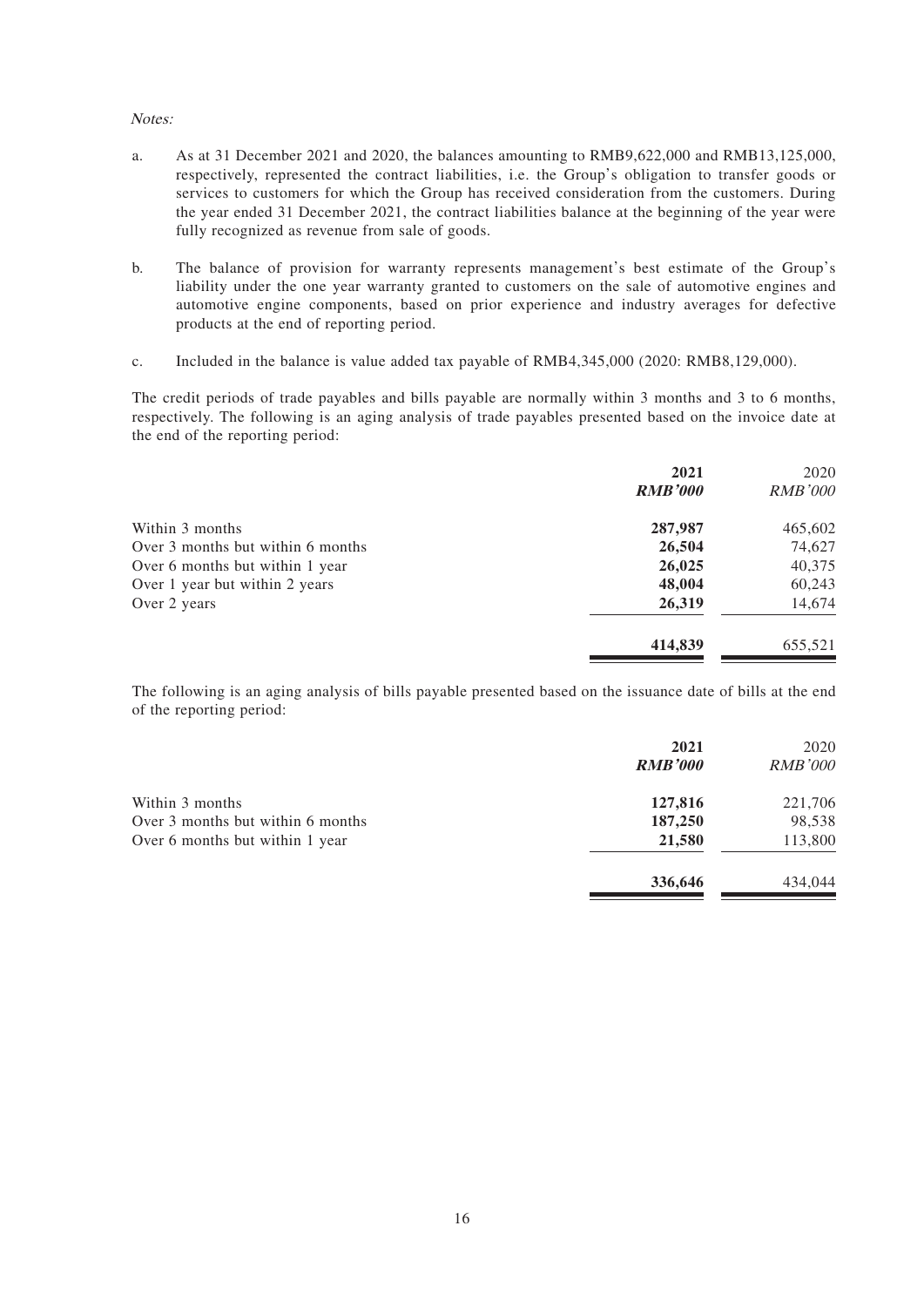#### **17. LEASE LIABILITIES**

|                                             | 2021           | 2020           |
|---------------------------------------------|----------------|----------------|
|                                             | <b>RMB'000</b> | <b>RMB'000</b> |
| Total minimum lease payments:               |                |                |
| Due within one year                         | 2,192          | 5,231          |
| Due in the second to fifth years            | 2,191          |                |
|                                             | 4,383          | 5,231          |
| Future finance charges on lease liabilities | (131)          | (131)          |
| Present value of lease liabilities          | 4,252          | 5,100          |

Note:

As at 31 December 2021, lease liabilities amounting to RMB4,252,000 (2020: RMB5,100,000) are effectively secured by the related underlying assets as the rights to the leased asset would be reverted to the lessor in the event of default by repayment by the Group.

During the year ended 31 December 2021 and 2020, the Group entered into a modified contract with a lessor to revise the rental period and the monthly rental (2020: revise the rental area and the monthly rental). As the modification does not add the right to use one or more underlying assets, it is not accounted for as a separate lease. Accordingly, the Group remeasures the existing lease liabilities including the lease payments for the revised monthly rental using a revised discount rate. The difference between the carrying amount of the modified lease liability and the lease liability immediately before the modification of RMB6,426,000 (2020: RMB3,239,000) was recognised as an adjustment to the right-of-use assets.

#### **18. BORROWINGS**

#### a. Bank borrowings

|                                                                                               | 2021<br><b>RMB'000</b> | 2020<br><b>RMB'000</b> |
|-----------------------------------------------------------------------------------------------|------------------------|------------------------|
| Carrying amount repayable:                                                                    |                        |                        |
| Within 1 year or on demand                                                                    | 488,232                | 807,420                |
| After 1 year but within 2 years                                                               | 74,000                 | 73,894                 |
| After 2 years but within 5 years                                                              | 98,060                 | 222,000                |
| After 5 years                                                                                 |                        | 24,500                 |
|                                                                                               | 660,292                | 1,127,814              |
| Carrying amount of borrowings that are repayable<br>on demand due to breach of loan covenants |                        |                        |
| (shown under current liabilities) (Note a)                                                    |                        | 117,448                |
| Less: amounts shown under current liabilities                                                 | (488, 232)             | (924, 868)             |
| Amounts shown under non-current liabilities                                                   | 172,060                | 320,394                |
| Secured (Note b)                                                                              | 346,820                | 545,500                |
| Unsecured (Note c)                                                                            | 313,472                | 699,762                |
|                                                                                               | 660,292                | 1,245,262              |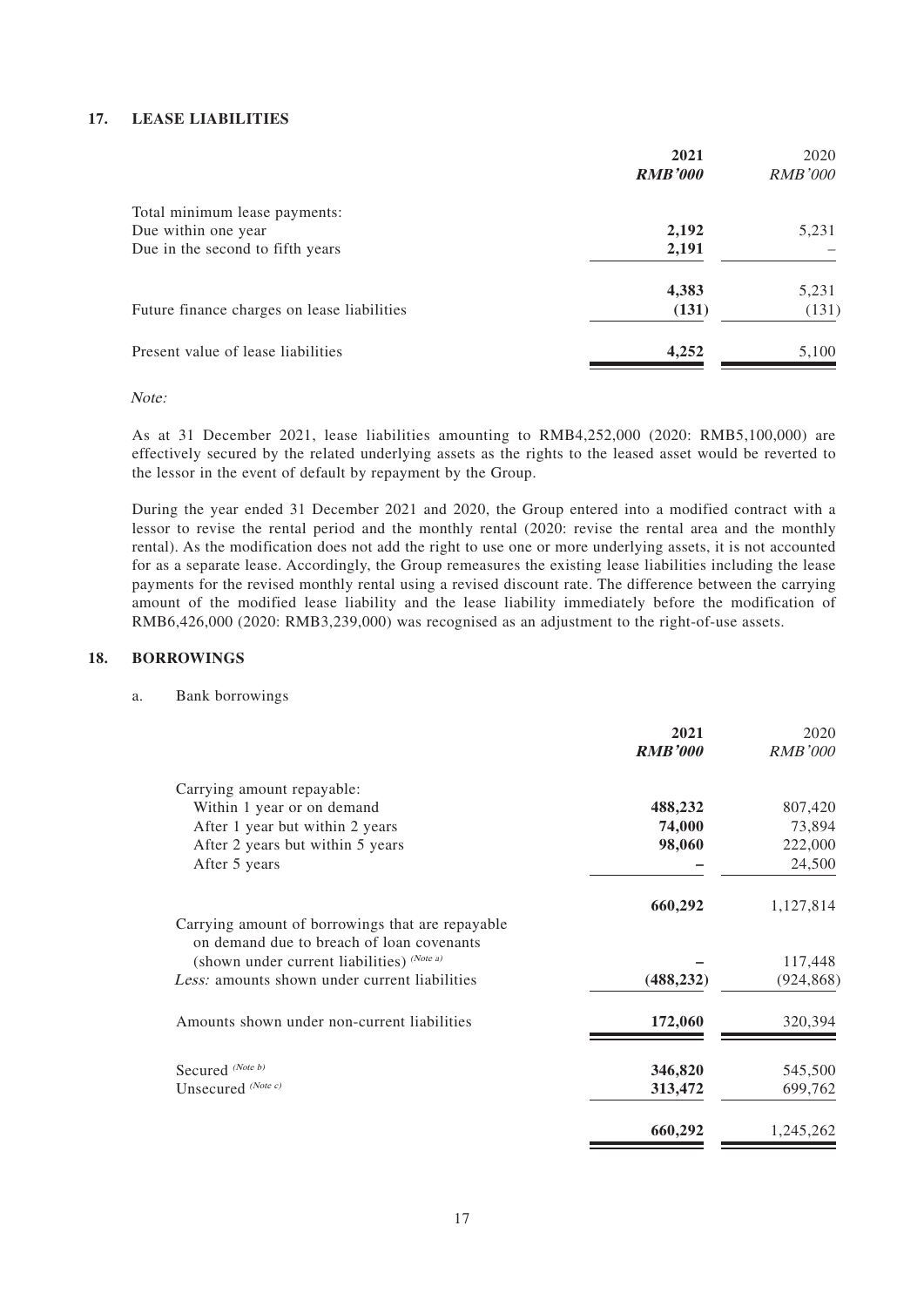#### b. Other borrowings

|                                                                                               | 2021<br><b>RMB'000</b> | 2020<br><i>RMB'000</i> |
|-----------------------------------------------------------------------------------------------|------------------------|------------------------|
|                                                                                               |                        |                        |
| Carrying amount repayable:                                                                    |                        |                        |
| Within 1 year or on demand                                                                    | 510,000                | 62,600                 |
|                                                                                               | 510,000                | 62,600                 |
| Carrying amount of borrowings that are repayable                                              |                        |                        |
| on demand due to breach of loan covenants                                                     |                        |                        |
| (shown under current liabilities) $(Note d)$<br>Less: amounts shown under current liabilities | 70,000                 | 80,000                 |
|                                                                                               | (580,000)              | (142,600)              |
| Amounts shown under non-current liabilities                                                   |                        |                        |
| Secured (Note e)                                                                              | 500,000                |                        |
| Unsecured (Note f)                                                                            | 80,000                 | 142,600                |
|                                                                                               | 580,000                | 142,600                |

#### Notes:

- a. At 31 December 2020, a bank borrowing of approximately RMB117,448,000, which shall be due after twelve months from the end of reporting period in accordance with the scheduled repayment dates as set out in the respective loan agreements but are reclassified to current liabilities as a result of the inability to respect loan covenants of the bank borrowing and thereby triggered the default of the bank borrowing of the Group; accordingly, this borrowing became repayable on demand as at 31 December 2020. At 31 December 2021, this bank borrowing became due within twelve months from the end of reporting period in accordance with the scheduled repayment dates.
- b. At 31 December 2021 and 2020, the balances were secured by property, plant and equipment, prepaid lease payments and amounts due from related companies.
- c. At 31 December 2021, included in the unsecured borrowings is RMB231,548,000 guaranteed by companies within the Group (2020: RMB384,896,000 and RMB51,266,000 guaranteed by companies within the Group and related companies, respectively). The remaining balance of RMB81,924,000 (2020: RMB263,600,000) was unguaranteed, unsecured and arose from discounting, with recourse of bills receivables. In obtaining the bills, bank deposits of RMB40,962,000 (2020: RMB131,855,000) were pledged to the issuing banks.

At 31 December 2021, other than borrowing which are denominated in United States Dollar ("US\$"), i.e. US\$19,000,000, equivalent to approximately RMB121,138,000 (2020: US\$36,000,000, equivalent to approximately RMB234,896,000 and Euro 1,410,000, equivalent to approximately RMB11,426,000), the remaining loans are all denominated in RMB.

d. At 31 December 2021, other borrowing of approximately RMB70,000,000 (2020: RMB80,000,000) from a non-related party, which shall be due after twelve months from the end of reporting period in accordance with the scheduled repayment dates as set out in the respective loan agreements but are reclassified to current liabilities due to the unfulfilment of a loan covenant following the deterioration of the financial condition of Huachen Automotive, the guarantor of this borrowing, and thereby triggered the default of this borrowing of the Group; accordingly, this borrowing became repayable on demand as at 31 December 2021 and 2020.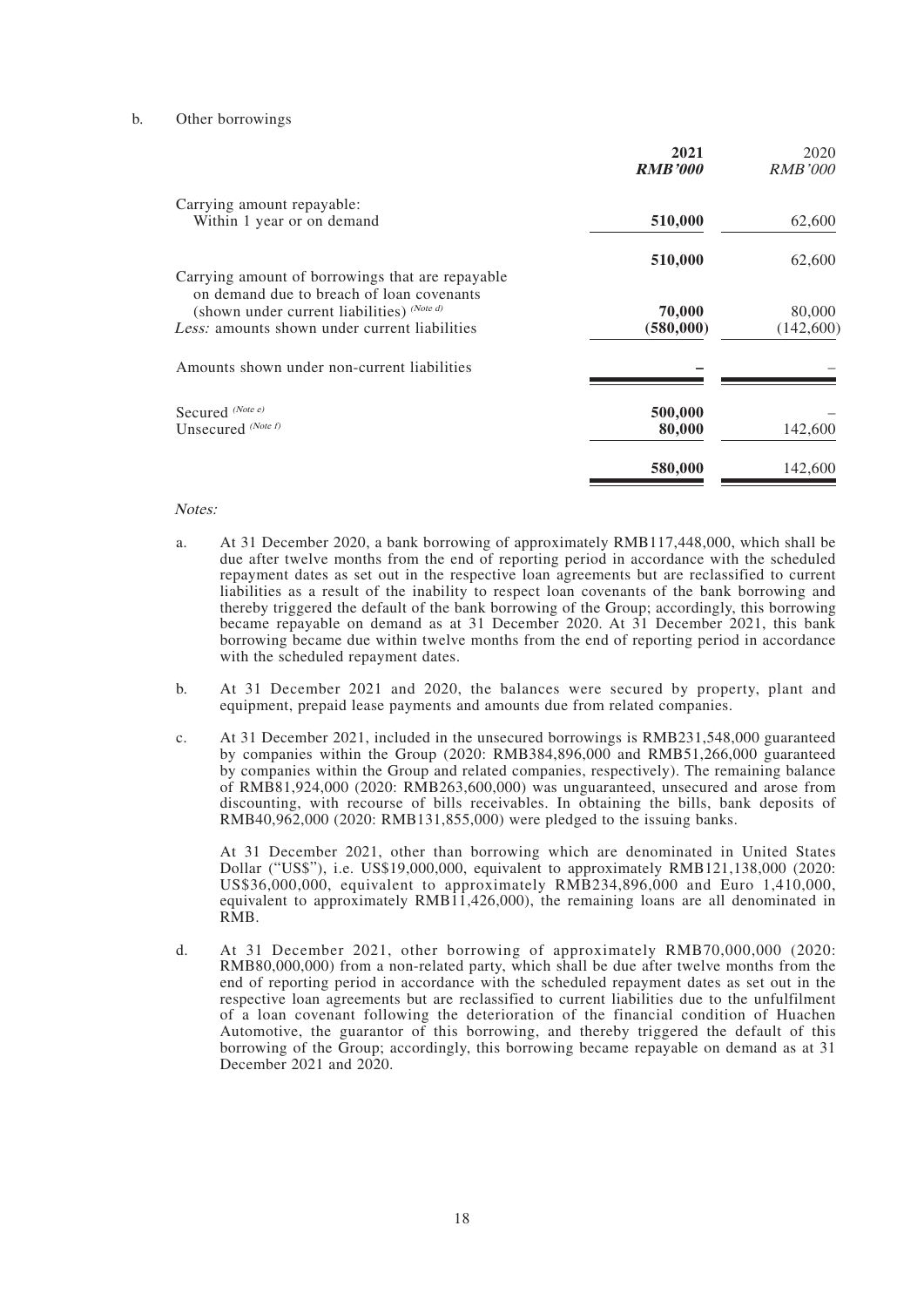- e. At 31 December 2021, included in the balances was other borrowings amounting to RMB500,000,000 (2020: Nil) from BMW Brilliance Automotive Ltd.\*(華晨寶馬汽車有限 公司)("BMW Brilliance Automotive") which was secured by property, plant and equipment and prepaid lease payments, bearing interest at 4.6% per annum and repayable on demand as at 31 December 2021.
- f. At 31 December 2021, included in the balances was other borrowings amounting to RMB80,000,000 (2020: RMB90,000,000) from a non-related party which was unsecured, bearing interest at 1.2% per annum and repayable on demand as at 31 December 2021 and 2020. The remaining balance of RMB52,600,000 as at 31 December 2020 was unguaranteed and unsecured.

### **19. SHARE CAPITAL**

Details of movement of the share capital of the Company are as follows:

|                                                                            | Number of<br>shares    | Amount<br><b>HK\$</b>  |
|----------------------------------------------------------------------------|------------------------|------------------------|
| Ordinary shares of Hong Kong Dollar ("HK\$") 0.01 each                     |                        |                        |
| Authorised:<br>At date of incorporation, 1 January 2020,                   |                        |                        |
| 31 December 2020 and 2021                                                  | 8,000,000,000          | 80,000,000             |
| Issued and fully paid:                                                     |                        |                        |
| At 1 January 2020, 31 December 2020 and 2021                               | 1,282,211,794          | 12,822,118             |
|                                                                            | 2021<br><b>RMB'000</b> | 2020<br><b>RMB'000</b> |
| Share capital presented in consolidated statement<br>of financial position | 10,457                 | 10,457                 |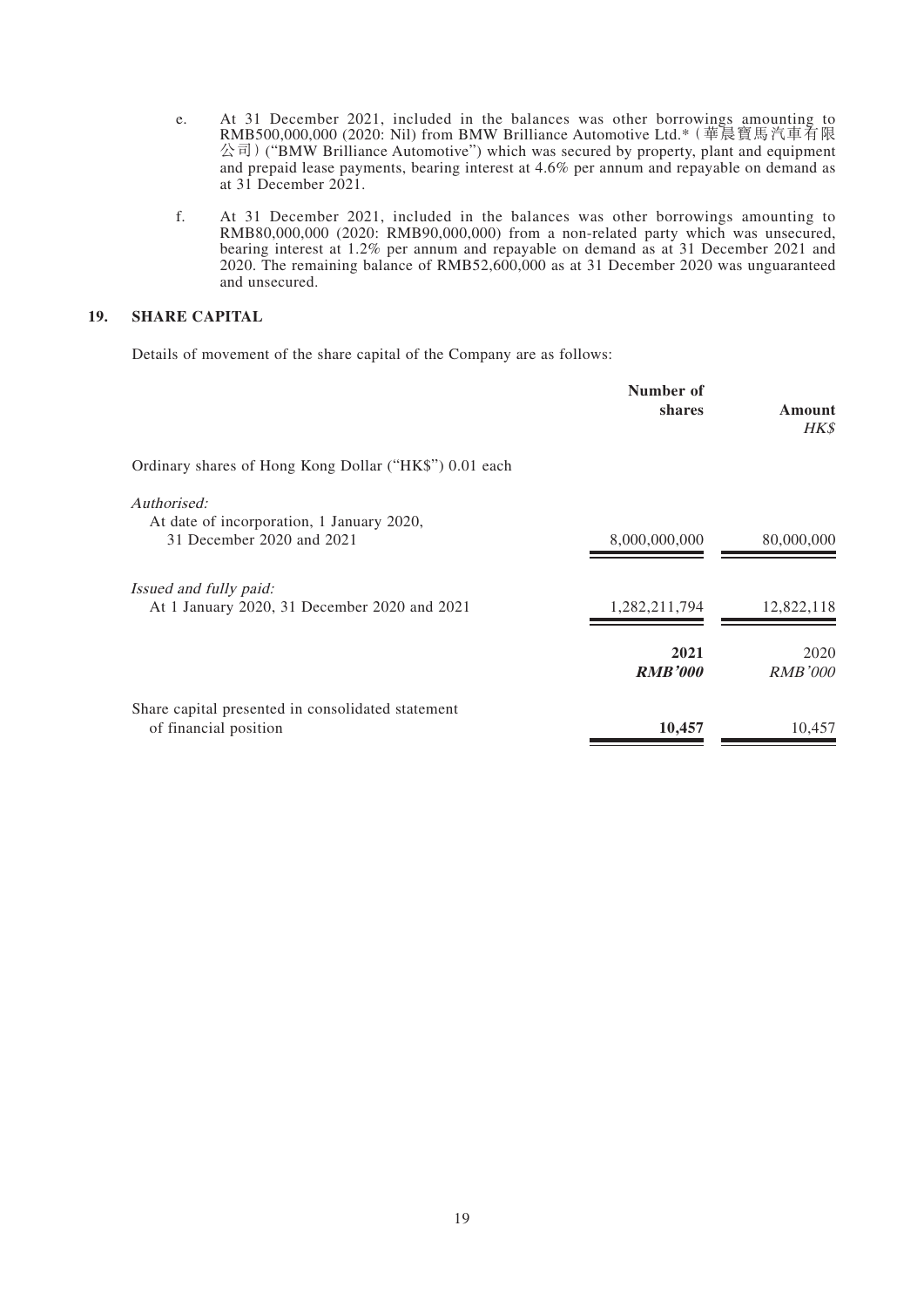### **20. RELATED PARTY DISCLOSURES**

Other than those disclosed elsewhere in the consolidated financial statements, during the year, the Group entered into the following transactions with related parties:

|                                                                                                 | 2021<br><b>RMB'000</b>   | 2020<br><b>RMB'000</b>     |
|-------------------------------------------------------------------------------------------------|--------------------------|----------------------------|
| Sale of goods<br><b>Brilliance China Group</b><br>Huachen Group<br>Wuliangye Group              | 982,707<br>227           | 1,074,028<br>22,117<br>155 |
|                                                                                                 | 982,934                  | 1,096,300                  |
| <b>Purchase of goods</b><br><b>Brilliance China Group</b><br>Huachen Group<br>Wuliangye Group   | 102,762<br>211<br>75,127 | 98,024<br>4,245<br>20,220  |
|                                                                                                 | 178,100                  | 122,489                    |
| Lease payment and auxiliary services received<br><b>Brilliance China Group</b><br>Huachen Group | 2,366<br>274<br>2,640    | 3,650<br>3,696<br>7,346    |
| <b>Compensation income</b><br><b>Brilliance China Group</b>                                     | 92,881                   |                            |
| Cleaning and greening services received<br>Wuliangye Group                                      | 87                       | 187                        |
| <b>Consulting service received</b><br>Wuliangye Group                                           | 50                       |                            |
| Water and electricity costs charged<br>Wuliangye Group                                          | 16                       | 470                        |
| <b>Repairment fee</b><br>Wuliangye Group                                                        | 74                       | 237                        |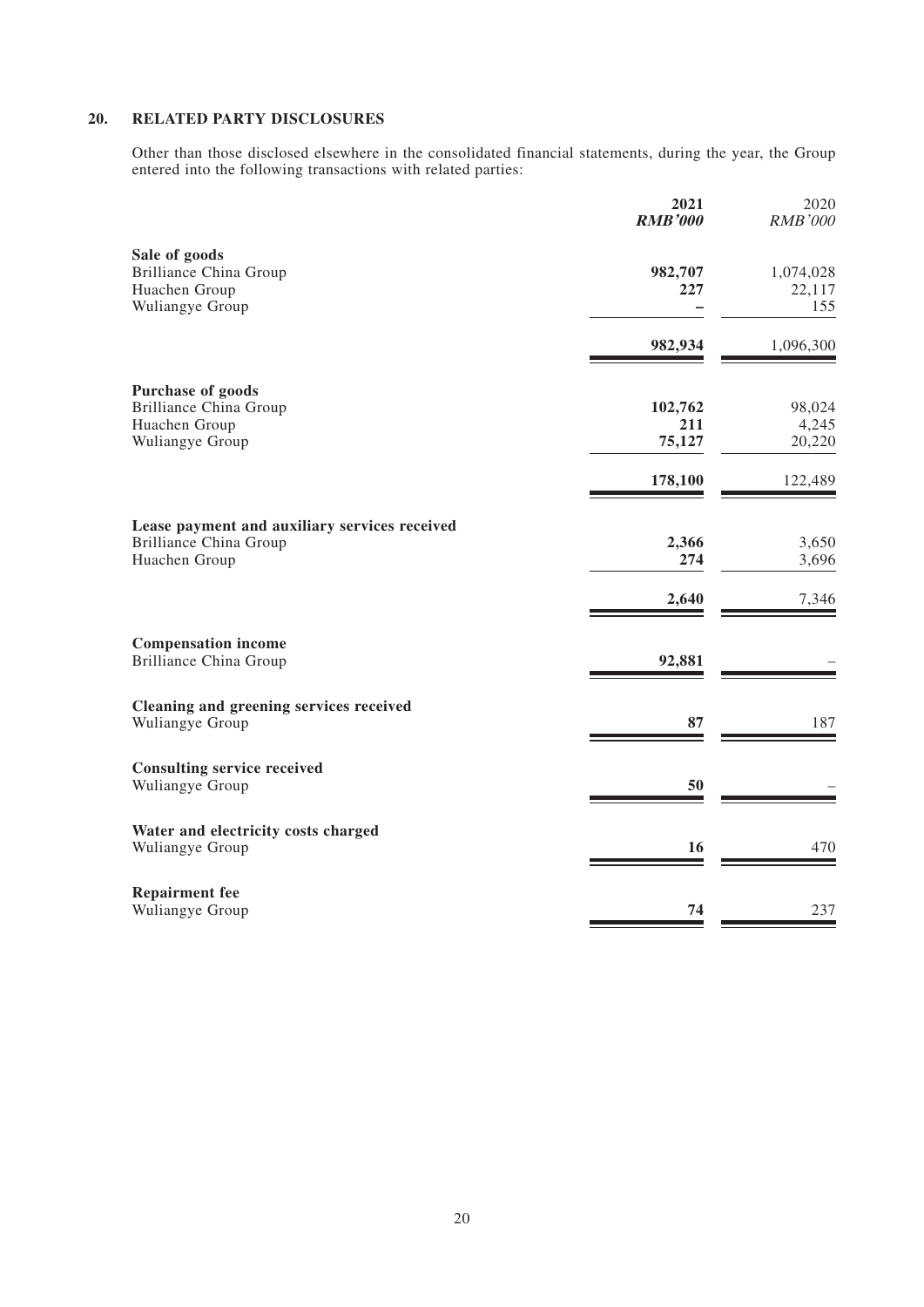### **BUSINESS REVIEW AND PROSPECT**

According to the China Association of Automobile Manufacturers' statistics, the automobile industry showed a growth of 3.8% year on year in vehicle sales totaling approximately 26.3 million units in 2021, and this was the first year with growth since 2018 as the market was hit by trade tensions, economic downturn and tighter emission standards, etc. Despite chip shortage, rise in raw material prices and continual woe of the Covid-19 pandemic in China, the resurgence of consumer confidence in spending contributed to the very first solid rebound of the automobile industry in the world. In 2021, sales of passenger vehicles, including sedan car, sport-utility vehicle ("**SUV**") and multi-purpose vehicle ("**MPV**"), amounted to about 21.5 million units, up by 6.5% year on year. Among the main types of passenger vehicles, compared with the previous year, the sales of sedan cars and SUVs showed an increase of about 7%. Sales of commercial vehicles reached 4.8 million units, down by 6.6%, whereas the sales of new energy vehicles ("**NEV**") was 3.52 million units, up by 157.5% year on year, and accounted for only about 13.3% of the country's total sales in 2021, indicating a high potential growth. Thus, the NEV sector started to provide a solid support to the sales of vehicles in 2021 and this NEV market is going to accelerate to grow in the future.

The PRC government also lowered the value-added tax on used cars to just 0.5% until the end of 2023 and encouraged the finance sector to offer consumers more attractive credit services to revitalize the automobile industry. Furthermore, some cities granted a cash subsidy to car buyers. In 2021, China's annual automobile sales continued to account for more than onethird of the world's sales. It is such an important market that, in particular, the scale of NEV market in China accounted for more than 50% of all the NEVs sold worldwide in 2021. China's State Council planned a development blueprint for the NEV industry from 2021 to 2035, targeting a 20% share of NEV in the country's total sales by 2025. The proportion of NEV sales out of the total vehicle sales will rise to approximately 40% by 2030. In 2035, NEV will account for over 50% of the total vehicle sales. The entire industry continues the process of transformation and upgrading and therefore, we are optimistic to the future of our industry.

During the year, our Group tapped into the NEV market by forming a joint venture company ("**JVC**") with a subsidiary of Li Auto Inc., which is one of the leading NEV automakers in China. As mentioned above, the PRC has become the world's largest NEV market and in recent years, the PRC government has provided great support such as subsidies and implemented various favorable policies to drive the development of the NEV market. Purchasers of NEV will benefit from vehicle-related tax exemptions in China and certain local government policies in favor of NEV, such as no quota limitations for vehicle license plate application and exemption from traffic restrictions. Thus, the business of the JVC will be well supported. The participation of our Group in the JVC is a first strategic move to enter the NEV market. The JVC will at the same time serve as the platform for the long-term strategic cooperation between our Group and Li Auto Inc., which aims to provide a quality and stable supply of range extender engines (which are equipped with BMW technology) for use in NEV to be produced by Li Auto Inc. in the future.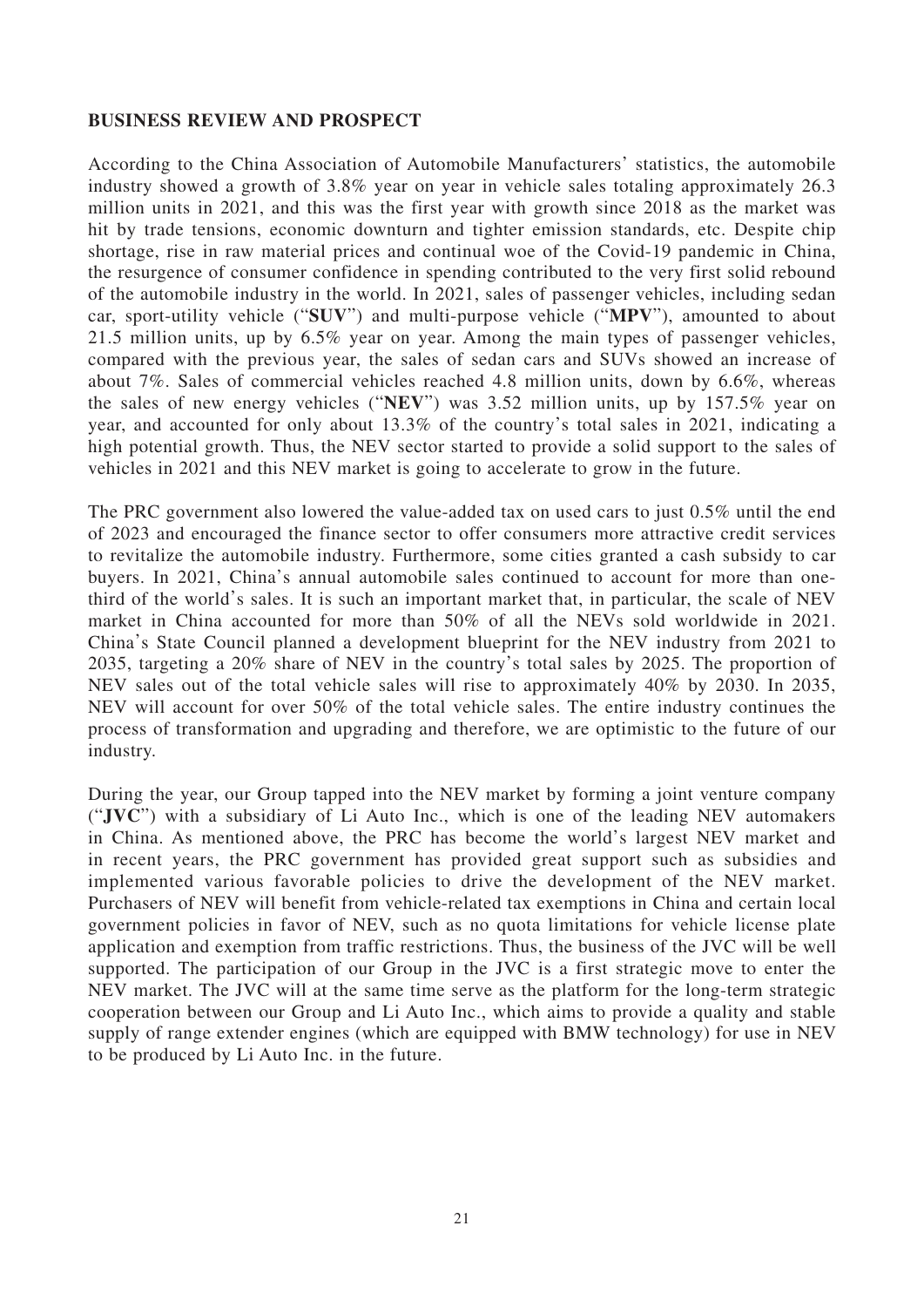We have been carrying out some re-engineering to our CE-family engines in order to pave a way out in the ever-changing automobile market in China. After almost two years of hard work, we have developed a NEV-compatible CE engines which are used in the range extender of the electric drive system for the next generation of NEV. It is planned to commence industrialization of the NEV-compatible CE engines in 2022. In addition, we are still working hard to explore more major NEV customers to adopt our NEV-compatible CE engines for range extension purpose. In simple terms, the range extender is an auxiliary power unit consisting of a small internal combustion engine coupled with an electric generator which is used to re-charge the battery pack of NEV. The power cut in certain areas in China in September last year sparkled the risk of commuting with pure electric vehicles as charging station suspended operation during rush hours. Subsequently, the sales of extended-range electric vehicle ("**E-REV**") showed an obvious growth and topped the table.

NEV-compatible CE engines are based on the upgrade version of the BMW's authorized Prince Engine prototype. We have obtained BMW authorization which is a prerequisite to the production of NEV-compatible CE engines and BMW has agreed to award to our Group the extension of the original authorization period to 2032. Based on the CE16/CE12 engine prototype, we are currently working on the following hybrid engine projects with various displacement, namely CE12M, CE15F, CE15R and B15 series which cater for E-REV, plug-in hybrid vehicle or hybrid electric vehicle. We have signed contracts with various customers and commenced vehicle matching work and we expect that the industrialization of these engines will be in the second half of 2022 onwards. These engines will meet the requirements of the China 7 emission and Europe Real Driving Emission regulations, with good quality to be exported to other countries in the future.

BMW Prince Engine won the World's Best Ten Engines in eight consecutive years. CE engine adopted leading and mature technologies with strategic positioning of "high starting point, high quality, and high platform". An expert team from BMW Germany provided all-around supports on research and development, industrialization, supply chain management, quality management and project management, ensuring the engine production is in accordance with BMW process certification, BMW quality philosophy and BMW quality standard. CE engine meets requirements of China 6b emission regulation and the fourth phase fuel consumption. The CE engine is applicable to SUV, passenger vehicle, MPV, A-class vehicle models, etc. At present, all our branded traditional and CE engines are China 6 emission standard compliant.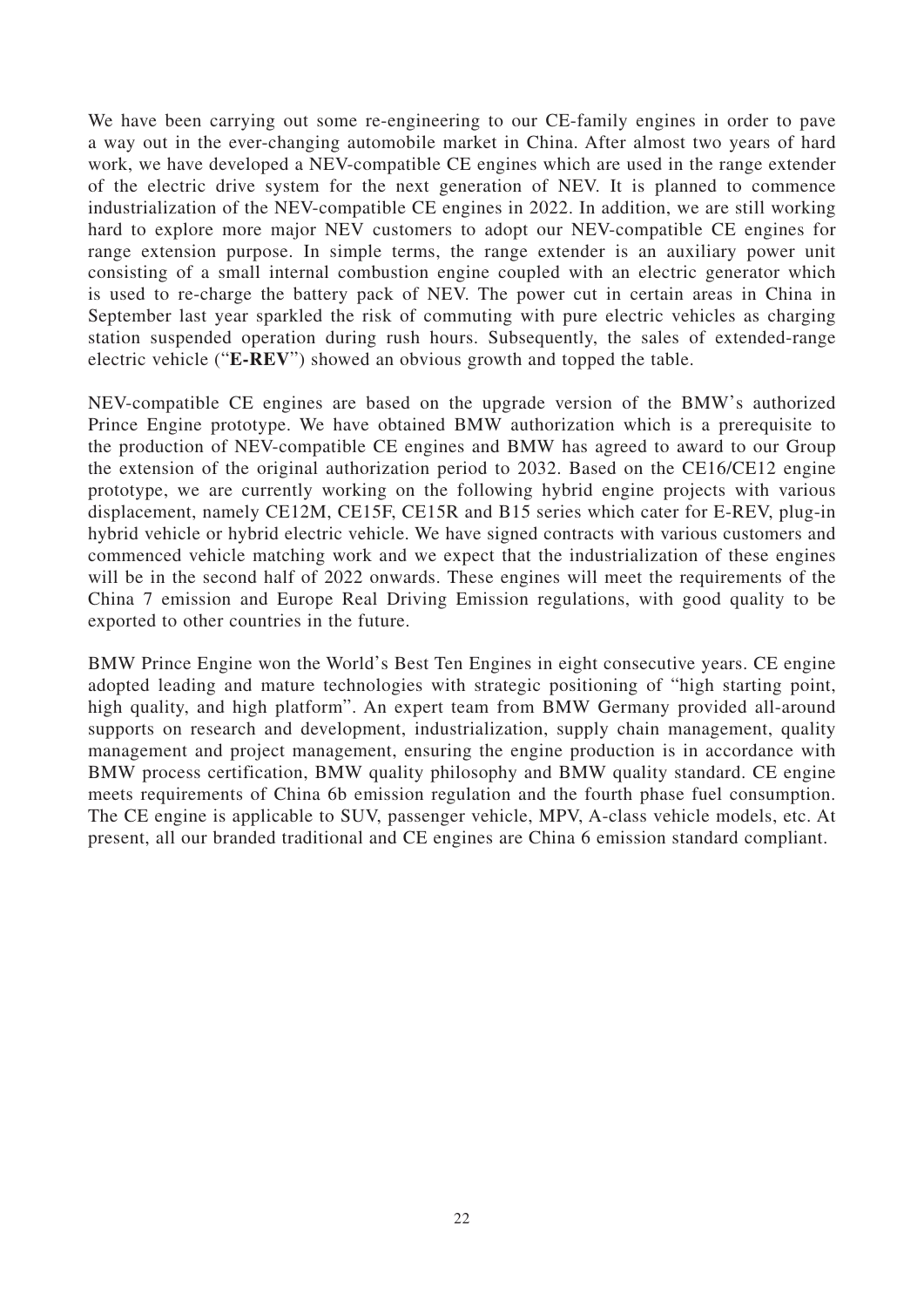As disclosed in the interim report for the six months ended 30 June 2021, in view of the diminished demand of vehicle upgrade with high-end combustion engines, our long term customers have not rolled out new models with fuel-driven engine models and this affected sales volumes of our traditional and the CE engines. In 2021, the Group recorded a total sales of approximately RMB1,462.78 million, representing a decrease of approximately 14.56% as compared to 2020. On the other hand, the increase in sales of crankshafts by approximately 7.26%, amounting to approximately RMB778.87 million, was attributable to the continual increase in the demand by BMW Brilliance Automotive for our Group's Bx8 crankshafts. Some of our customers experienced financial difficulty in their operation and disrupted their production cycles, and the ripple effect caused impairment in our certain trade receivables. Also, there are impairment in intangible assets, property, plant and equipment and inventories, which led to a net loss attributable to owners of the Company of approximately RMB392.77 million, representing a year-on-year reduction in loss of 51.43% as compared to a net loss of approximately RMB808.64 million in 2020. This was due to less impairment in trade receivables and increase in other income during the year. The scaling down of available banking facilities, issues with trade receivables and the decrease in traditional sales add pressure to the liquidity of our Group. We are seeking measures to alleviate the situation including sales of fixed assets, speeding up payment by customers, striving for renewal and extension of borrowings, and looking for new investors, etc. in order to go through this hard time. We expect that the liquidity issue will be resolved in due course.

As for the engine components business, the crankshaft production line for Bx8 engines and connecting rods production showed a continued growth in sales in 2021 when compared to 2020. The increase was due to more orders placed by BMW Brilliance Automotive during the year. BMW officially nominated us as the exclusive Bx8 engine crankshaft supplier and nonexclusive connecting rod supplier and the supply period will be until 2030, and the shared order of connecting rod production will be increased from 40% to 50%.

In addition, BMW has fully affirmed our pursuit of excellent quality, and it is another milestone in the development components business. So far, we have delivered over 3.0 million crankshafts and 7.0 million connecting rods to BMW. At the same time, we maintained high quality of customer after-sales service for seven consecutive years. We won the BMW "Quality Excellence Award" and became BMW's excellent supplier. We will continue to uphold the core values of being close to our customers, be responsible, open and transparent, and will through continuous innovation further enhance core competitiveness and push forward the development of our Group.

From the perspective of the development trend of the automobile industry and with the steady recovery of the economy in China, consumer demand will resume and the overall potential of the Chinese automobile market is still huge. Therefore, it is estimated that the Chinese automobile market has already bottomed out in 2021. In the coming years, the market will restore its positive growth through the development of vehicle electrification, vehicle digitalization, vehicle built-in intelligence and in-car internet. These will accelerate the transformation and upgrading of the automotive industry.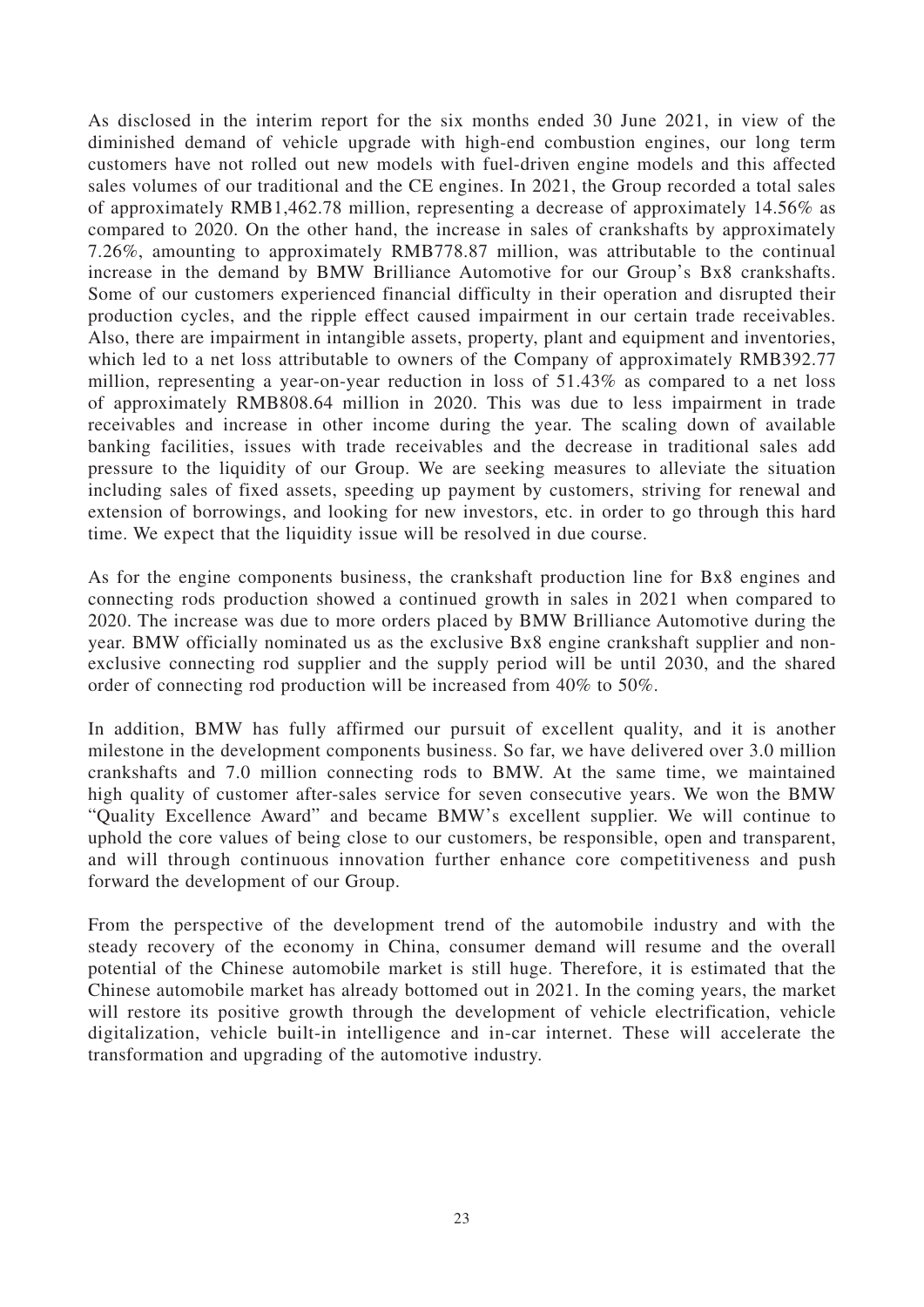Our Group will continue to explore cooperation opportunities with BMW AG, BMW Brilliance Automotive, Li Auto Inc. and other business partners in the future to cope with the ever-changing automobile industry trend. In particular, our Group will continue to actively identify potential merger and acquisition opportunities and assess possibilities of forming joint ventures with other potential partners to expand its product portfolio and strengthen its core competitiveness.

## **MANAGEMENT'S DISCUSSION & ANALYSIS**

In 2021, the Group achieved total consolidated sales of approximately RMB1,462.78 million, representing a decrease of approximately 14.56% compared to 2020 (approximately RMB1,711.96 million). The decrease was mainly due to the decrease in the sales of engines, despite the increase in the sales of Bx8 crankshafts. As Covid-19 continued to take its toll during the reporting year, the automobile industry was no exception. The decrease in sales of engines was due to lacklustre demand of engines from various automobile manufacturers during the year caused by the slowing economy. The increase in the sales of crankshafts was mainly due to the increase in the demand by BMW Brilliance Automotive for the Group's Bx8 crankshafts.

In respect of the engines business segment, the Group recorded approximately 44.43% decrease in segment revenue, from approximately RMB907.09 million in 2020 to approximately RMB504.09 million in 2021. Sales volume of engines decreased by approximately 33.12% from around 62,800 units in 2020 to around 42,000 units in 2021. The decrease was mainly due to the decrease in the sales of traditional gasoline, diesel engines and Prince Engines in 2021.

In respect of the engine components segment, the Group recorded approximately 19.11% increase in segment revenue, from approximately RMB804.86 million in 2020 to approximately RMB958.69 million in 2021. The increase was mainly due to more Bx8 crankshafts produced and supplied to BMW Brilliance Automotive during the year. The Group sold around 693,000 units of crankshafts in 2021, representing an increase of approximately 7.11% from around 647,000 units in 2020. There was also an increase in the demand for connecting rods. The Group sold around 1,030,000 units of connecting rods in 2021, up by approximately 3.94% from around 991,000 units in 2020.

The consolidated cost of sales in 2021 amounted to approximately RMB1,386.34 million, down by approximately 12.76% when compared to approximately RMB1,589.03 million recorded in 2020. The decrease in consolidated cost of sales was due to the decrease in sales revenue.

The gross profit margin of the Group decreased from approximately 7.18% in 2020 to approximately 5.23% in 2021, which was mainly due to the downward adjustment in sales price of engines while some of the fixed costs remained the same.

Impairment losses decreased from approximately RMB714.84 million in 2020 to approximately RMB298.88 million in 2021. The decrease was mainly due to less impairment of trade-related receivables based on the expected credit losses assessment performed by an independent qualified professional valuer.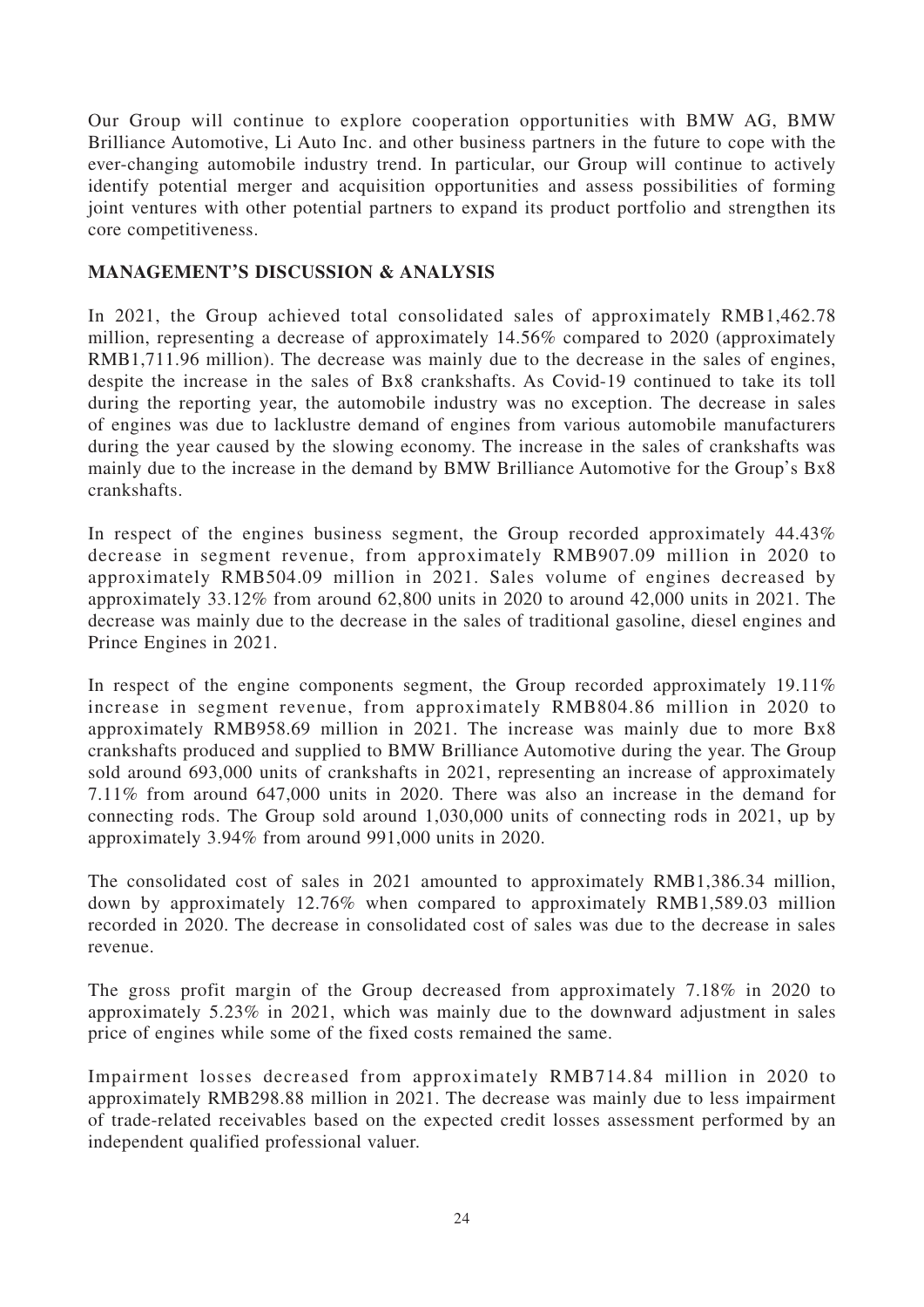Other gains and losses decreased from gains of approximately RMB18.98 million in 2020 to approximately gains of RMB5.07 million in 2021. The decrease was mainly due to less unrealized foreign exchange translation gain recognized in 2021.

Selling and distribution expenses decreased by approximately 45.83%, from approximately RMB32.10 million in 2020 to approximately RMB17.39 million in 2021, representing approximately 1.87% and approximately 1.19% of the revenue in 2020 and 2021, respectively. The decrease in value was mainly due to the decrease in sales staff expense during 2021.

Administrative expenses increased by approximately 39.75%, from approximately RMB142.49 million in 2020 to approximately RMB199.13 million in 2021, representing approximately 8.32% and approximately 13.61% of the revenue in 2020 and 2021, respectively. The increase in terms of percentage was mainly due to increase in office expense and professional fees during the year.

Finance costs decreased by approximately 7.31%, from approximately RMB62.97 million in 2020 to approximately RMB58.37 million in 2021. The decrease was mainly due to more repayment of borrowings during the year.

Other expenses increased by approximately 3.62% from approximately RMB16.04 million in 2020 to approximately RMB16.62 million in 2021, which was mainly due to the increase in research expenses incurred in 2021.

The Group's loss before tax was approximately RMB796.70 million in 2020 whereas the Group's loss before tax was approximately RMB399.66 million in 2021.

Income tax expenses was approximately RMB11.94 million in 2020 whereas there was income tax credit of approximately RMB6.89 million in 2021. The change was mainly due to the movement of deferred tax assets.

For the year 2021, the loss attributable to owners of the Company was approximately RMB392.77 million, as compared to a net loss of approximately RMB808.64 million for the year ended 31 December 2020. Basic loss per share in 2021 amounted to approximately RMB0.306, as compared to basic loss per share of approximately RMB0.631 in 2020.

# **LIQUIDITY AND FINANCIAL RESOURCES**

As at 31 December 2021, the Group had approximately RMB12.85 million in cash and cash equivalents (31 December 2020: RMB55.29 million), and approximately RMB250.62 million in pledged bank deposits (31 December 2020: RMB486.63 million). The Group had trade and other payables of approximately RMB822.76 million (31 December 2020: RMB1,182.81 million), borrowings due within one year in the amount of approximately RMB1,068.23 million (31 December 2020: RMB1,067.47 million), and borrowings due after one year in the amount of approximately RMB172.06 million (31 December 2020: RMB320.39 million).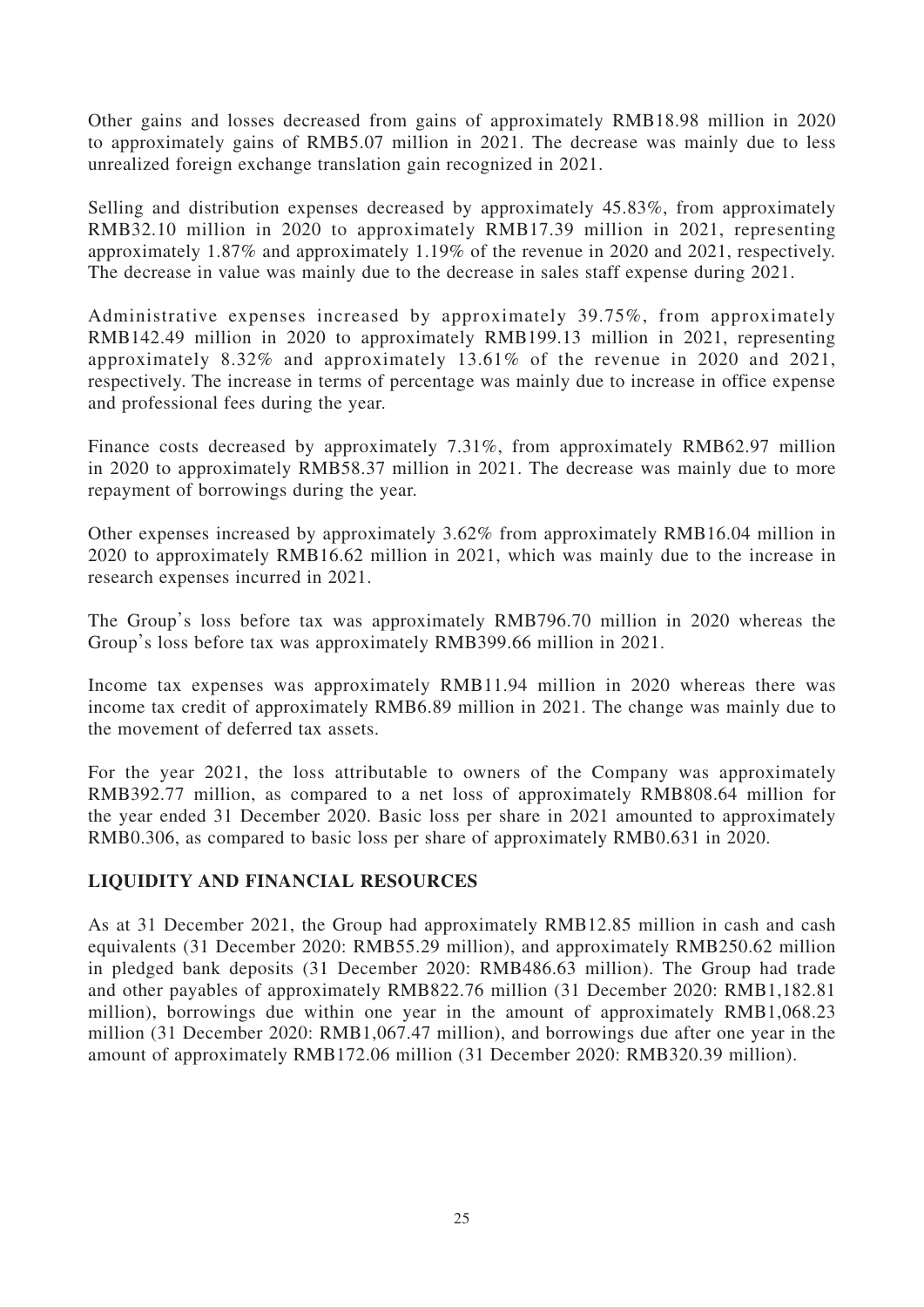# **CAPITAL STRUCTURE**

As at 31 December 2021, the Group's total assets was approximately RMB3,964.83 million (31 December 2020: RMB5,006.75 million), which was funded by the following: (1) share capital of approximately RMB10.46 million (31 December 2020: RMB10.46 million), (2) reserves of approximately RMB1,780.16 million (31 December 2020: RMB2,173.09 million) and (3) total liabilities of approximately RMB2,174.21 million (31 December 2020: RMB2,823.20 million).

# **CONTINGENT LIABILITIES**

During the year, the Group (i) endorsed certain bills receivable for the settlement of trade and other payables; and (ii) discounted certain bills receivable to banks for raising cash. The Group considers that the risk of default in payment of the endorsed and discounted bills receivable is low because all endorsed and discounted bills receivable are issued and guaranteed by reputable banks in the PRC.

### **PLEDGE OF ASSETS**

As at 31 December 2021, the Group pledged certain of its receivables with an aggregate gross amount, before impairment loss, of approximately RMB82.64 million (31 December 2020: RMB247.89 million) to secure general banking facilities granted to the Group.

As at 31 December 2021, the Group has pledged certain land use rights, buildings, plant and machinery with an aggregate carrying value of approximately RMB890.14 million (31 December 2020: RMB210.35 million) to certain banks to secure general banking facilities and other borrowing granted to the Group.

As at 31 December 2021, the Group pledged bank deposits in the amount of approximately RMB250.62 million (31 December 2020: RMB486.63 million) to secure general banking facilities and other borrowing granted to the Group.

# **GEARING RATIO**

As at 31 December 2021, the debt-to-equity ratio, computed by dividing total liabilities by total equity attributable to owners of the Company, was approximately 1.21 (31 December 2020: 1.29). The decrease in the debt-to-equity ratio was mainly due to the decrease in borrowings and payables in 2021.

As at 31 December 2021, the gearing ratio, computed by dividing borrowings by total equity attributable to owners of the Company, was approximately 69.27% (31 December 2020: 63.56%). The increase in gearing ratio was mainly due to the decrease in reserves as a result of significant losses incurred in 2021, despite decrease in borrowings as a result of continual repayment of loans in 2021.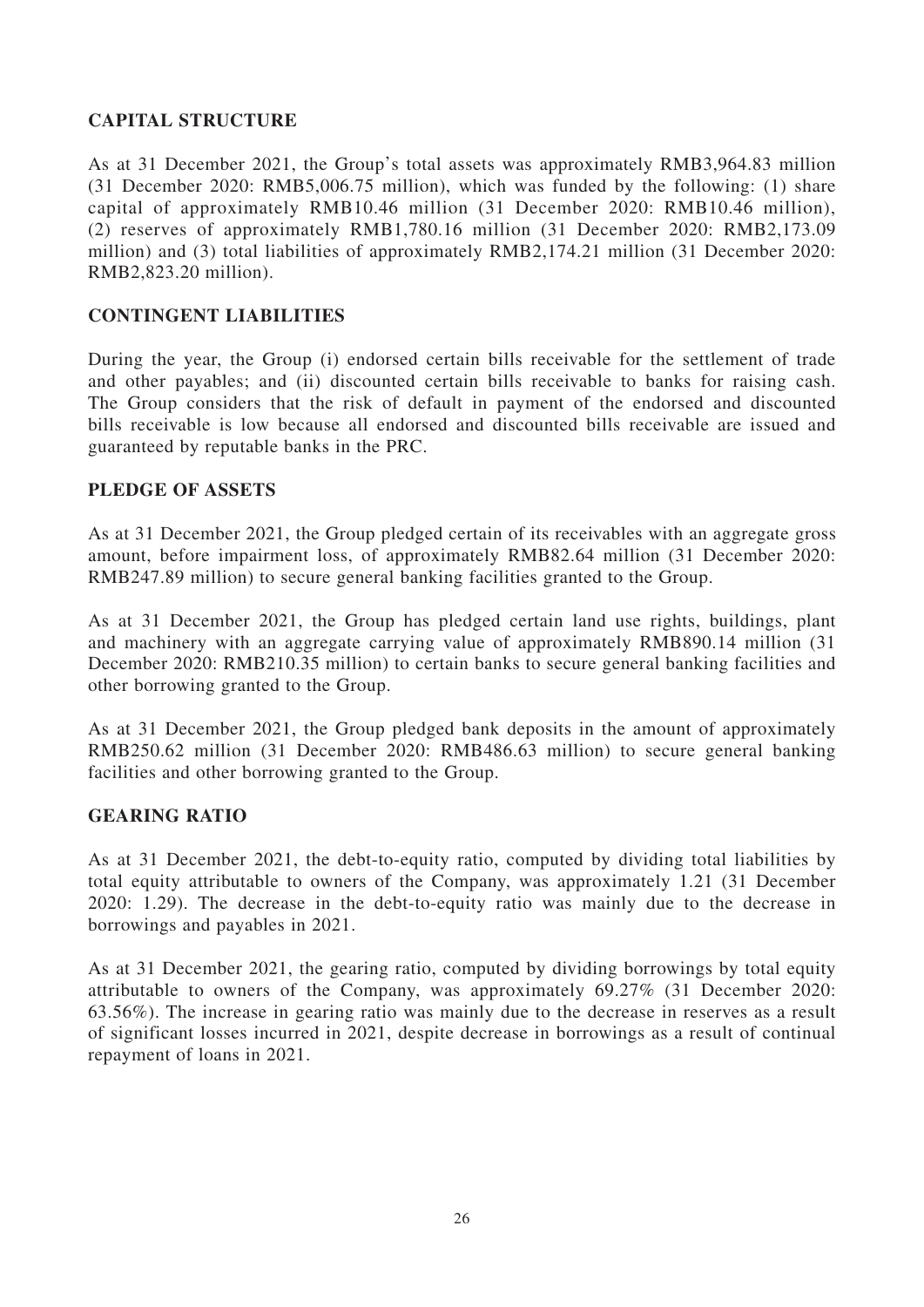# **FOREIGN EXCHANGE RISKS**

The Group's functional currency is RMB. Since the Group has certain assets and liabilities, such as receivables, payables, bank borrowings and cash and cash equivalents, denominated in foreign currencies, such as US\$ and HK\$, the Group is exposed to foreign currency translation risk.

The Group has monitored and will continue to monitor its foreign exchange risks and may consider hedging its foreign currency exposure, if and when necessary. Certain portion of US\$-denominated bank borrowings was hedged with forward contracts during the year under review in order to minimize exposure to foreign exchange risk.

# **EMPLOYEES AND REMUNERATION POLICY**

As at 31 December 2021, the Group employed approximately 1,130 employees (31 December 2020: approximately 1,270 employees). Employee costs amounted to approximately RMB127.69 million for the year ended 31 December 2021 (31 December 2020: approximately RMB137.44 million). The Group will endeavor to ensure that the employees' salary levels are in line with industry practice and prevailing market conditions and that employees' remuneration is based on their performance.

# **SIGNIFICANT INVESTMENTS**

As disclosed in the Company's announcement dated 27 August 2021, Mianyang Xinchen, a wholly-owned subsidiary of the Company, entered into the Investment Agreement with Beijing CHJ (a company established in the PRC and controlled by Li Auto Inc.), an independent third party of the Company, in relation to the formation of Li Xinchen in Mianyang City, Sichuan Province, the PRC. The JVC shall principally engage in the manufacture, research and development, sales, provision of after-sales services of range extender engines and parts which are suitable for NEV, as well as the manufacture of other NEV-compatible gasoline engines.

Save as disclosed in the above announcement, there were no other significant investments, material acquisitions or disposals of subsidiaries, associates and joint ventures by the Group during the year ended 31 December 2021.

# **CAPITAL COMMITMENT**

As at 31 December 2021, the Group had capital commitments of approximately RMB561.08 million (31 December 2020: RMB250.54 million), among which contracted capital commitments amounted to approximately RMB345.74 million (31 December 2020: RMB43.22 million), which is primarily related to capital expenditure in respect of acquisition of property, plant and equipment, capital injection to an associate and new engine development.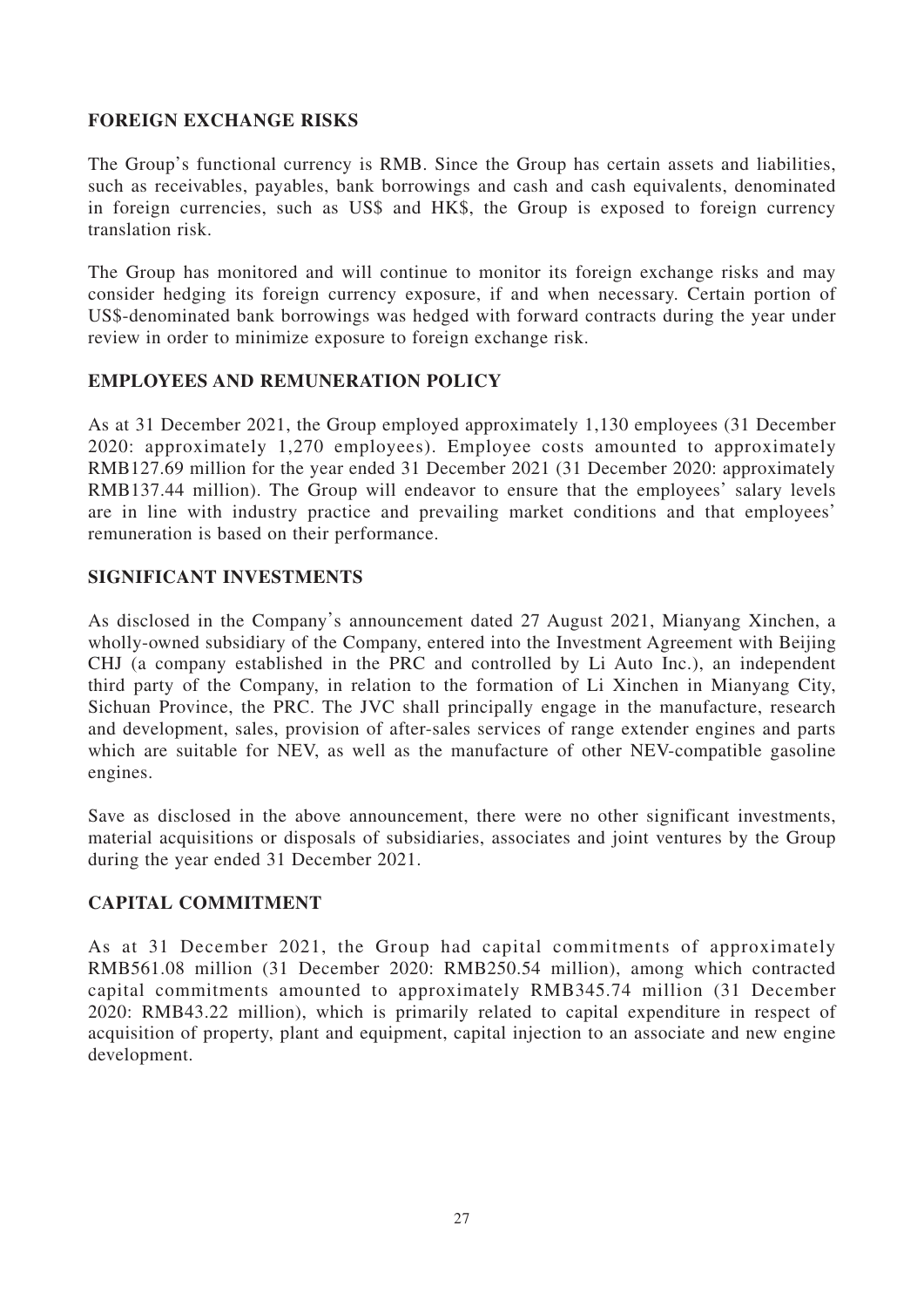## **ENVIRONMENTAL AND SOCIAL**

As a responsible corporation, the Group is committed to maintaining the highest environmental and social standards to ensure sustainable development of its business. During the year, the Group has endeavored to manage, monitor, recommend and report on environmental and social aspects.

The Group has complied with all relevant laws and regulations in relation to its business including health and safety, workplace conditions, employment and environment. The Group understands a better future depends on everyone's participation and contribution. Towards that end, it has encouraged employees, customers, suppliers and other stakeholders to participate in environmental and social activities which benefit the community as a whole.

The Group maintains strong relationships with its employees, has enhanced cooperation with its suppliers and has provided high quality products and services to its customers so as to ensure sustainable development.

### **DIVIDEND**

The Board did not recommend the payment of any dividend in respect of the year ended 31 December 2021 (2020: Nil).

## **CLOSURE OF REGISTER OF MEMBERS**

The Company's forthcoming annual general meeting will be held at 9:00 a.m. on Thursday, 23 June 2022.

The Hong Kong branch register of members of the Company will be closed from Monday, 20 June 2022 to Thursday, 23 June 2022, both dates inclusive, during which period no transfer of shares will be registered. Only shareholders of the Company whose names appear on the register of members of the Company on Monday, 20 June 2022 or their proxies or duly authorised corporate representatives are entitled to attend the annual general meeting. In order to qualify for attending the annual general meeting, all properly completed transfer forms accompanied by the relevant share certificates must be lodged with the Company's branch registrar in Hong Kong, Computershare Hong Kong Investor Services Limited, at Shops 1712-1716, 17th Floor, Hopewell Centre, 183 Queen's Road East, Wanchai, Hong Kong for registration not later than 4:30 p.m. on Friday, 17 June 2022.

### **PURCHASE, SALE OR REDEMPTION OF THE COMPANY'S LISTED SECURITIES**

Neither the Company nor any of its subsidiaries purchased, sold or redeemed any of the Company's listed securities during the year ended 31 December 2021.

### **COMPLIANCE WITH CORPORATE GOVERNANCE CODE**

The Company is committed to achieving and maintaining the highest standards of corporate governance, consistent with the needs and requirements of the business and its shareholders. The Company has adopted the code provisions set out in the Corporate Governance Code (the "**CG Code**") contained in Appendix 14 to the Rules Governing the Listing of Securities on the Stock Exchange (the "**Listing Rules**"). The Company has complied with all code provisions of the CG Code throughout the year ended 31 December 2021.